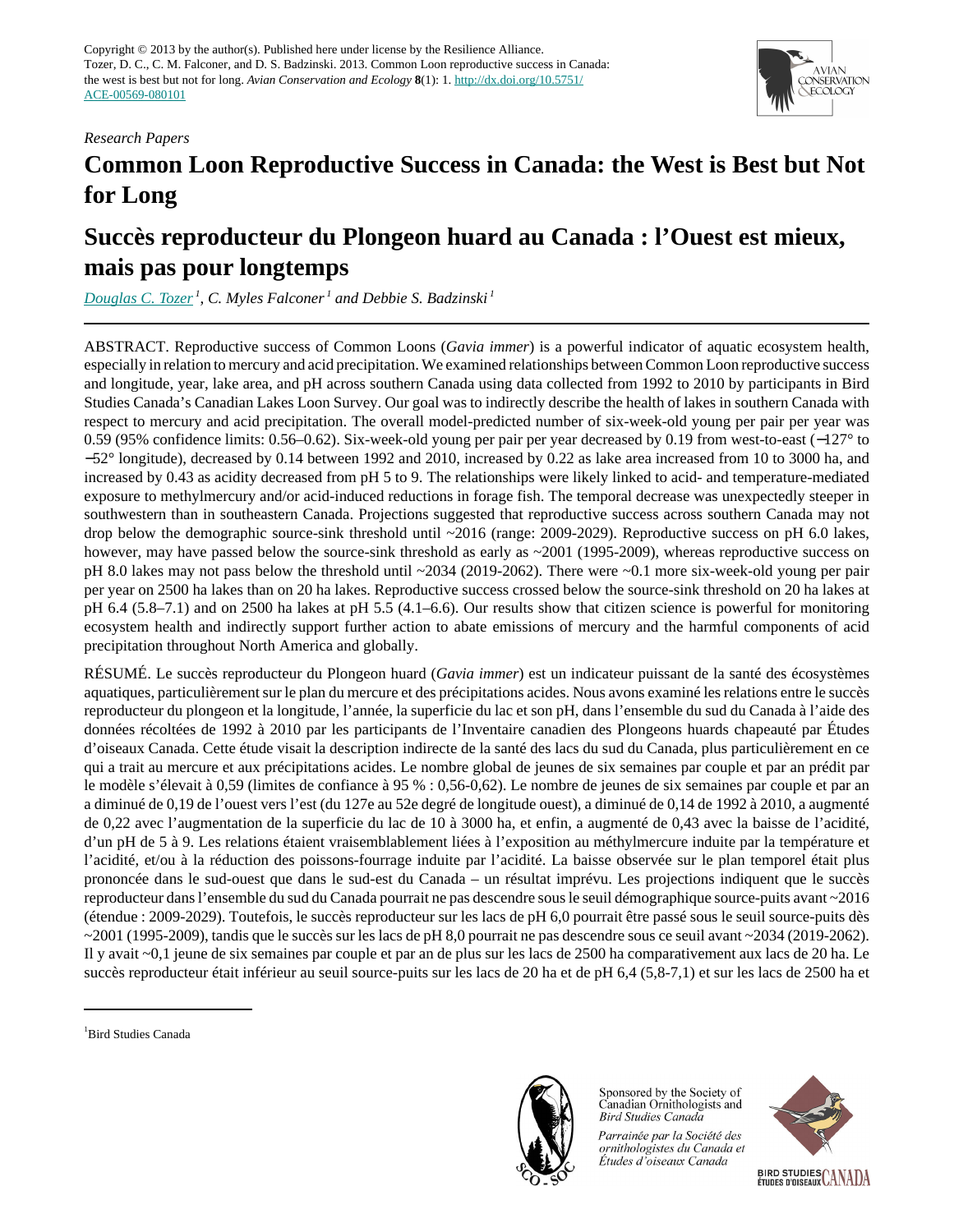de pH 5,5 (4,1-6,6). Nos résultats montrent que la science citoyenne est importante pour suivre la santé des écosystèmes et soutenir indirectement les actions futures destinées à réduire les émissions de mercure et des composants nocifs des précipitations acides à travers l'Amérique du Nord et l'ensemble de la planète.

Key Words: *acid rain; citizen science; Common Loon; ecosystem health; Gavia immer; mercury; monitoring; pollution*

# **INTRODUCTION**

The Common Loon (*Gavia immer*) is a conspicuous migratory fish-eating bird, which breeds on lakes throughout most of mainland Canada and parts of the U.S., but over-winters predominantly on the open ocean (McIntyre 1994). Adults are long-lived (> 20 years in the wild), typically return to the same breeding territory year after year, and provision their young almost exclusively with fish from the natal lake (Evers et al. 2010). These characteristics, and its high position within the aquatic food chain, make the Common Loon a powerful indicator of local aquatic ecosystem health, especially in relation to mercury and acid precipitation (Strong 1990, Evers 2006).

In the past few decades there has been a flurry of research establishing links between mercury, acid precipitation, and Common Loon reproductive success (e.g., Alvo 2009, Evers et al. 2008). As well, numerous broad-scale long-term citizen science programs have collected data on Common Loon reproductive success as an indicator of mercury and acid precipitation, e.g., across southern Canada, Alaska, Maine, Michigan, Minnesota, Montana, New Hampshire, Vermont, Washington, and Wisconsin (Evers 2007). Although these programs have not typically paired measures of Common Loon reproductive success with direct measures of mercury and acid precipitation, the body of evidence that links the effects of these pollutants with impaired reproductive success is now so strong and well understood that indirect inferences are justified.

Mercury is a potent toxin, which causes various neurological and physiological problems in vertebrates (Scheuhammer et al. 2007, Seewagen 2010). Common Loons with elevated concentrations of mercury in their tissues are more lethargic and engage in fewer high-energy activities like collecting food for young and defending breeding territories compared to adults with lower mercury concentrations (Evers et al. 2008). Young with elevated blood mercury concentrations seek energy-saving rides on the backs of adults less often, probably spend more energy preening, and as a result may be less likely to fledge than young with lower blood mercury concentrations (Nocera and Taylor 1998). Captive-reared young dosed with elevated, but ecologically relevant, mercury burdens in carefully controlled laboratory experiments suffer from compromised immune systems and are less able to avoid predators compared to young dosed with lower mercury burdens (Kenow et al. 2007, 2010). Maximum observed Common Loon reproductive success drops to 50% on lakes where mercury concentrations are  $\sim 0.2$  ug/g (wet weight) in fish and ~4 ug/g (wet weight) in blood of female loons and to 0% when mercury concentrations exceed approximately double these values (Barr 1986, Burgess and Meyer 2008). Thus, mercury clearly impairs Common Loon reproductive success.

The same is true for acid precipitation. Acids, and the toxic metals they mobilize, interfere with fish gill function, which in turn reduces fish growth, reproduction, and survivorship, and results in lower fish abundance in more acidic lakes (Howells et al. 1983). This is problematic for Common Loons because fish comprise a large portion of the diet of breeding adults and young (Alvo 2009, Evers 2007). Adults on extremely low pH lakes, i.e., highly acidic lakes, spend 2 - 4 times longer capturing prey for young than adults on high pH lakes because potential prey items are 30 - 40 times less abundant (Parker 1988). As a result, territorial breeding adults often fail to produce young on extremely low pH lakes, but as pH increases, formerly unsuccessful territorial pairs subsequently fledge young (Alvo 2009). In a minority of lakes, low pH results in conditions that benefit breeding Common Loons (e.g., Brown 1982, Eriksson 1985, Burgess and Meyer 2008). Nevertheless, Common Loons generally fail to produce young on lakes with pH < 4.3, produce young but incur losses due to brood reduction at pH 4.4 to 6.0, and produce consistently higher numbers of young at pH > 6.0 (Alvo 2009, Alvo et al. 1988). Thus, acid precipitation, like mercury, directly impairs Common Loon reproductive success.

Mercury, however, interacts with acid precipitation and water temperatures in ways that further impair Common Loon reproductive success. Most mercury makes its way up the food chain to loons in the form of methylmercury (Grigal 2002, 2003). The concentration of methylmercury in animal tissues increases or biomagnifies each time one animal eats another along the chain (Driscoll et al. 2007). The amount of methylmercury in lake water available to enter food chains is governed by multiple biotic and abiotic methylation and demethylation pathways; thus, uptake is greatest where the methylation rate exceeds the demethylation rate (Celo et al. 2006). Sulfur oxides from acid precipitation favor methylation because they increase the activity of sulfur-reducing bacteria, which convert large amounts of mercury to methylmercury (Jeremiason et al. 2006). Higher water temperatures also increase the activity of the bacteria and favor methylation over demethylation (Shin and Krenkel 1976, Wright and Hamilton 1982, Ramlal et al. 1993). Plus, acid precipitation results in greater bioavailability of mercury because acids mobilize bound mercury and methylmercury (Xun et al. 1987, Winfrey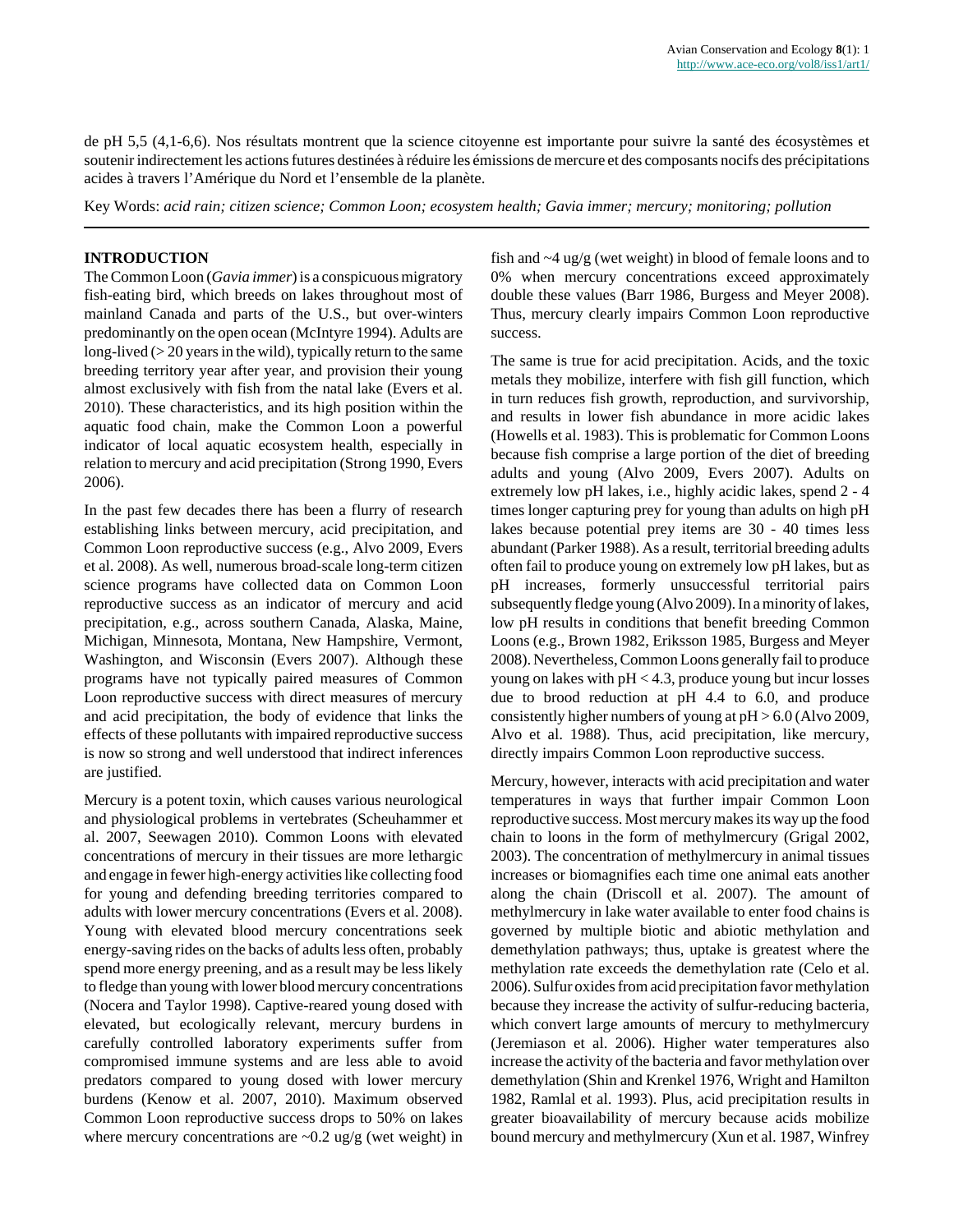and Rudd 1990). Thus, methylmercury is more abundant and loons are at greater risk of mercury toxicity where lake water pH is lower and temperature is higher.

There are now extensive data that describe the geographic and temporal patterns of mercury and acid precipitation, which combined with the pathways described above, allow predictions of where and when mercury and acid precipitation may negatively affect Common Loon reproductive success. Mercury and the harmful components of acid precipitation are released to the atmosphere during the combustion of fossil fuels, the largest source being coal-fired power plants (Driscoll et al. 2001, Pirrone et al. 2010). Southern Canada receives airborne mercury from all over the globe, primarily because mercury can persist in the atmosphere for up to a year or more before returning to the surface, which gives it ample time to be carried long distances by prevailing winds (Schroeder and Munthe 1998). As a result, measurements of gaseous mercury from 11 permanent monitoring stations across southern Canada suggest that deposition is only slightly higher in the west than the east (Kellerhalls et al. 2003, Temme et al. 2007). By contrast, the harmful components of acid precipitation are produced predominantly midcontinent and carried eastward and northeastward by prevailing winds (Schindler 1988). Sulfur oxide deposition in southeastern Canada (Ontario, Quebec, Maritime Provinces) is 2 - 3 times that in southwestern Canada (British Columbia, Prairie Provinces; Aherne et al. 2010). Lake water decreases from pH 7.7 in western Canada (longitude 127°) to pH 6.2 in eastern Canada (longitude 52°) based on linear regression of data summarized in Minns et al. (2008). Thus, lakes in eastern Canada typically have lower pH than lakes in western Canada, which likely explains why methylmercury increases in Canada from west-to-east in lake water (Eckley and Hintelmann 2006), fish (Kamman et al. 2005, Jewett and Duffy 2007), and loons (Evers et al. 1998), and, at least in part, why Common Loon reproductive success decreases from west-to-east in southern Canada (Timmermans and Jones 2002).

Smaller lakes tend to be shallower and therefore warmer than larger lakes (Bodaly et al. 1993). By virtue of their volume, smaller lakes also have lower total numbers of fish than larger lakes (Alvo et al. 1988, Piper et al. 2012). Moreover, some smaller lakes receive relatively larger inputs from acid precipitation and hold fewer substances that neutralize acids compared to larger lakes (Eilers et al. 1983), which means that smaller lakes generally have lower pH than larger lakes (e.g., Rago and Wiener 1986, Matuszek and Beggs 1988, McNicol et al. 1995). Thus, smaller lakes typically are warmer and have lower pH than larger lakes, which likely explains why methylmercury is more abundant in smaller lakes (Bodaly et al. 1993, Jeremiason et al. 2006). All of these factors in turn likely explain why Common Loon reproductive success and survival of young declines with decreasing lake area (Alvo 2009, McNicol et al. 1995, Piper et al. 2012).

Emissions of mercury and the harmful components of acid precipitation increased during most of the 20th century and are now declining, yet inputs to aquatic systems remain well above both historical inputs and inputs deemed safe for aquatic wildlife (Lockhart et al. 1998, Morrison 2004, Perry et al. 2005). Over the past 20 years, the fish in as many as 30% of breeding lakes in Ontario (Scheuhammer and Blancher 1994), 26% of breeding Common Loons in southern Quebec (Champoux et al. 2006), and 92% of breeding Common Loons in the Kejimkujik region of Nova Scotia (Burgess et al. 2005) have contained enough mercury to lower maximum reproductive success to 50%. As of the mid-1990s, acid deposition exceeded critical levels for healthy wildlife in as much as 75% of eastern Canada (Morrison 2004). In addition, methylmercury concentrations are increasing in some locations because of multiple interacting factors that cause methylmercury to increase even though mercury deposition and acid precipitation have declined (Watras and Morrison 2008). For example, methylmercury increased in fish between the mid-1990s and mid-2000s in Wisconsin, Minnesota, and Nova Scotia (Madsen and Stern 2007, Monson 2009, Rasmussen et al. 2007, Wyn et al. 2010) and mercury increased in Common Loons from 2002 to 2010 in Wisconsin (Meyer et al. 2011). Similarly, pH increased in relatively few lakes in eastern Canada during the 1990s, despite concurrent reductions in acid emissions, partly because the acid neutralizing capacity of most lakes remained insufficient to buffer acid inputs (Doka et al. 2003, Jefferies et al. 2003*a,b*). Thus, mercury and acid precipitation continue to threaten Common Loon reproductive success and associated lake health in Canada, which likely explains why reproductive success of Common Loons in Ontario declined between 1981 and 1999 (Jeffries et al. 2003a, Weeber 1999).

We determined relationships between Common Loon reproductive success and longitude, year, lake area, and pH across southern Canada using data collected between 1992 and 2010 by participants in Bird Studies Canada's Canadian Lakes Loon Survey (CLLS). Our ultimate goal was to indirectly describe patterns in the health of southern Canadian lakes with respect to mercury and acid precipitation, which we justified based on the well-established geographic and temporal patterns of the pollutants and the body of evidence that links the pollutants with Common Loon reproductive success. Thus, we predicted that the number of six-week-old young per pair per year would (1) decrease with increasing longitude, i.e., decrease from west-to-east, (2) decrease over time, (3) increase with increasing lake area, and (4) increase with increasing pH (e.g., McNicol et al. 1995, Weeber 1999, Timmermans and Jones 2002). We further predicted that longitude  $\times$  year, year  $\times$  pH, and lake area  $\times$  pH interactions would be important (e.g., Alvo 2009, Evers et al. 1998, Meyer et al. 2011, Piper et al. 2012, Weeber 1999). We placed our results in a demographic context by estimating whether reproductive success is sufficient to offset adult and juvenile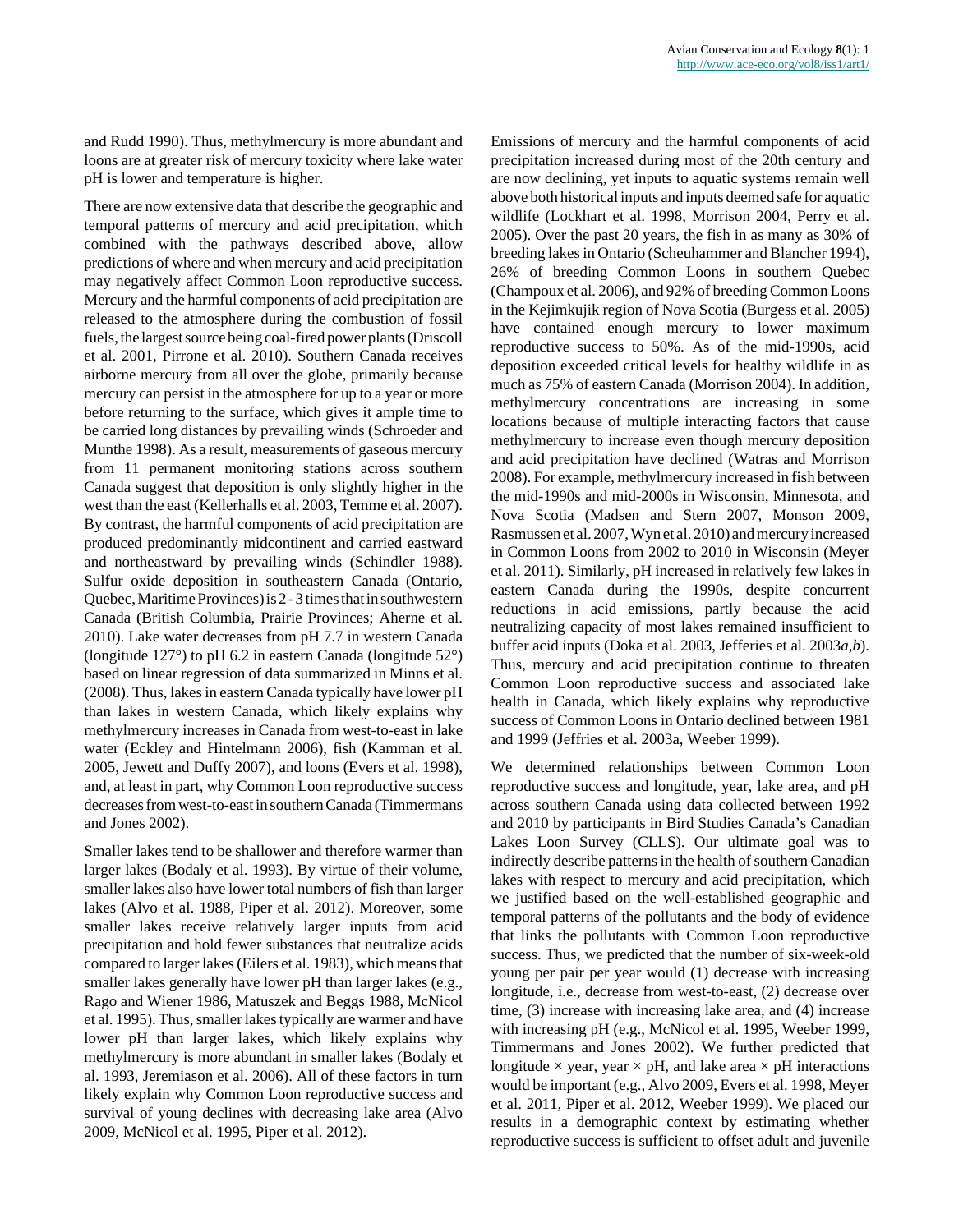mortality, i.e., a demographic source, which is identified as a conservation priority for the Common Loon (Evers 2007).

### **METHODS**

#### **Study design**

The CLLS began in Ontario in 1981 and expanded throughout southern Canada in the early 1990s. We included data only from 1992 onward because at that point there was reasonably good geographic coverage of lakes in southern Canada (~300 lakes per year on average). Participants in the CLLS selected survey lakes, and surveyed either the entire lake or a portion of it each year. Participants made observations on a minimum of 3 days and up to 140 days at each lake per breeding season  $(35.3 \pm 29.9)$  [mean  $\pm$  SD] days per breeding season). At least one day was spent in June to determine number of territorial pairs, in July to determine number of hatchlings per pair, and in mid-to-late August to determine number of six-week-old young per pair. Pairs were defined as territorial adults with young, or a nest, or a mate. Loons were considered territorial if they were regularly associated with a particular portion of the lake or displayed territorial behavior, such as male yodel calls. Participants determined the age of the young by comparing the relative size of young to nearby adults; sixweek-old young were > ~70% adult size. The CLLS protocol is described in more detail elsewhere (McNicol et al. 1995, Badzinski and Timmermans 2006, Bird Studies Canada 2011).

#### **Statistical analyses**

We considered explanatory variables from the CLLS dataset that generated broad-scale predictions of reproductive success based on the multitude of previous knowledge of exposure of breeding Common Loons to methylmercury and acid precipitation: longitude, year, lake area, and pH. Longitude was in decimal degrees, e.g., -78.0°; year was recoded as  $1992 = 1$ ,  $1993 = 2$  ...  $2010 = 19$ ; lake area was  $\log_{10}$ transformed in hectares (hereafter "log lake area"); and pH was typically a single measurement per lake from any year that it was available, otherwise values were averaged or combined via the procedure described in Minns et al. (2008). All explanatory variables were treated as continuous. The response variable was the number of six-week-old young per pair per year (0, 1, or 2). Common Loons of this age have attained nearly adult size, and with it, a much lower chance of being depredated, making them a reasonable indicator of the number of young actually fledged (Evers 2007).

We used generalized linear mixed models with log-link functions, assuming Poisson distributions, which were suitable for the count structure of our data (Zuur et al. 2009) and an information theoretic approach via Akaike's information criterion to select a best approximating model or set of models (Burnham and Anderson 2002). We initially tested whether our explanatory variables as a group satisfactorily predicted the response variable via a likelihoodratio test between the intercept-only and global model (Tabachnick and Fidell 1996). We did this because even though AIC model selection identifies the best model or models among those considered, it is possible that only the best of several bad models are selected (Burnham and Anderson 2002). We assessed the accuracy of the best model, i.e., model fit, by calculating mean and median absolute error of predicted versus observed values for the data that were used to build the model, i.e., 1992 to 2010, training set, and for data that were withheld from model building, i.e., 2011, validation set (Willmott and Matsuura 2005).

Our analyses were completed in two parts. First, we considered all one- and two-variable combinations of longitude, year, and log lake area; longitude  $\times$  year interaction; and an interceptonly and global model, which included all of the explanatory variables and the interaction, a total of nine candidate models. For this model set we used all breeding attempts where we had longitude, year, and lake area information. We were unable to assess pH in this part of the analysis because our pH data in western Canada were too sparse. Thus, including pH in this model set would have biased the estimates because reproductive success is known to be higher in the west than in the east (Timmermans and Jones 2002). Instead, we considered the effect of pH with a reduced dataset in a second analysis in which we considered all one-, two-, and threevariable combinations of longitude, year, log lake area, and pH; longitude  $\times$  year, year  $\times$  pH, and log lake area  $\times$  pH interactions; and an intercept-only and global model, which included all of the explanatory variables and all of the interactions, a total of 25 candidate models. For this second model set we used all breeding attempts where we had longitude, year, lake area, and pH information, resulting in a different, but largely overlapping, dataset than the one used to fit the model set described in part one of the analysis. We suspected that the dataset used in the first part of the analysis was best for assessing the importance of longitude, year, and log lake area, whereas the dataset used in the second part of the analysis was best for assessing the importance of pH.

There was little correlation among the explanatory variables in part one or part two of the analysis (−0.21 < *r* < 0.29), suggesting that multicollinearity was not an issue (Tabachnick and Fidell 1996). We included a random intercept for each lake in all models because ~50% of the lakes surveyed each year, on average, had reproductive success data for > 1 pair of loons  $(2.8 \pm 2.1 \text{ pairs/like/year}$  [mean  $\pm$  SD]; range: 2 - 43 pairs/lake/year). We also duplicated all analyses using data from one randomly chosen loon pair per lake per year, but got similar parameter estimates and errors, so we report the fuller analysis with all of the data and a random intercept for each lake.

We considered models with  $QAIC<sub>c</sub>$  values within seven of the best model (lowest  $\operatorname{QAIC}_c$  value) to have support, i.e., models with ∆AIC < 7.0 were considered important (Burnham et al. 2011). Supported models, which differed from the best model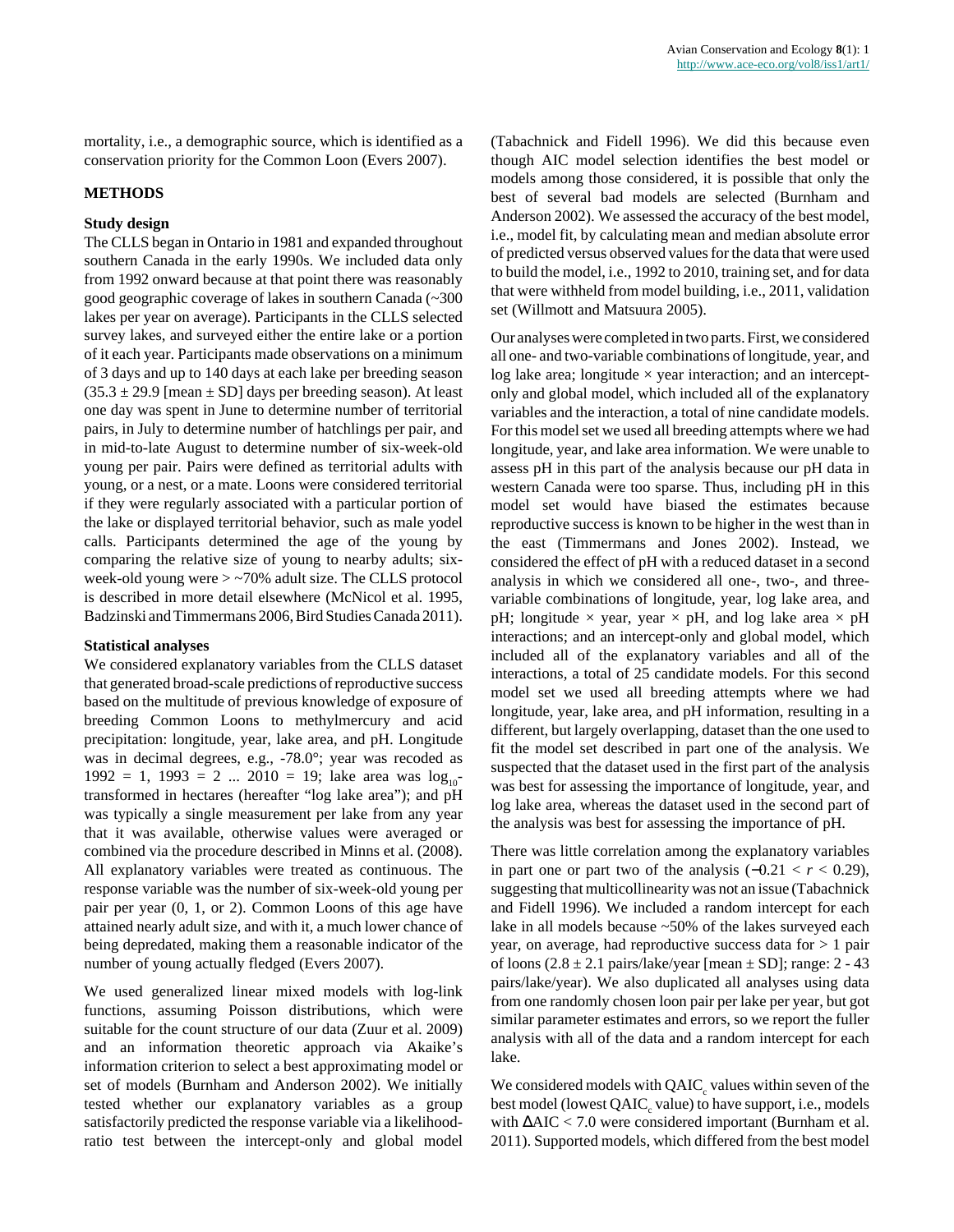only by an additional single variable, were considered for further inference only if maximized log likelihoods were less than the maximized log likelihood of the best model and effects appeared to be biologically meaningful (Arnold 2010). This is an important distinction because supported models that differ from the best model only by an additional single variable and that have essentially the same maximized log likelihood, may be biologically uninformative and should be ignored (Burnham and Anderson 2002). We used  $QAIC_c$  because variance inflation measures, i.e., deviance/residual degrees of freedom, were ~1.2 (Burnham and Anderson 2002). We used model-averaged parameter estimates and unconditional standard errors to avoid model-selection uncertainty (Burnham and Anderson 2002).

To assess support for our predictions we examined modelaveraged parameter estimates and associated confidence limits for each explanatory variable included in the supported set of models; variables with 95% confidence limits that did not overlap zero were considered important. To aid with the interpretation, we plotted reproductive success as a function of each important explanatory variable using the best model that included the variable, with all other variables in the model held at median values. We also included means of the response variable across each of several arbitrary bin classes and 95% confidence limits on figures to illustrate model fit. We assigned bin classes so that we had a reasonable sample size in each bin. We plotted means instead of our large sample of raw data to avoid cluttered figures that were difficult to interpret; therefore, it should be noted that these means were not the data used to fit the models plotted on the same figure.

We also considered two-way interactions, which appeared in supported models. We visually explored two-way interactions by plotting one of the explanatory variables as a function of reproductive success at multiple values of the second explanatory variable, which is a standard approach for interpreting interactions between two continuous explanatory variables (e.g., Flom and Strauss 2003). As above, we included means on these figures across several meaningful arbitrary bin classes to illustrate model fit.

We illustrated demographic source-sink status on some figures by including a horizontal line representing the reproductive rate required to maintain stable numbers of breeders based on long-term data from locations throughout the southeastern portion of the species' breeding range, i.e., 0.48 six-week-old young per pair per year (Evers 2007), which we assumed was representative of the value throughout southern Canada. We estimated the values of explanatory variables where the modelpredicted number of six-week-old young per pair per year, and its lower and upper 95% confidence limit (reported as a range), dropped below the demographic source-sink threshold, i.e., when it crossed below the horizontal line on figures, by solving regression equations with reproductive success set equal to 0.48 six-week-old young per pair per year (Evers 2007).

The areas of lakes were estimated from maps or obtained from various other sources. Estimates of pH were obtained from the datasets summarized by Minns et al. (2008) or similar sources. Because of sparseness of data, we omitted lakes > 3000 ha in area from analyses. We also omitted lakes that appeared to us to be spatial outliers, leaving the lakes shown in Figure 1 for analysis. We considered data only for Common Loon breeding pairs where the participant reported the number of six-weekold young in mid-to-late August, regardless of the number of days the participant spent surveying. All analyses were conducted using the R programming language (R Development Core Team 2011); models were fitted using package *lme4* (Bates et al. 2012) and QAIC<sub>c</sub> tables were generated using package *AICcmodavg* (Mazerolle 2013).

**Fig. 1**. Lakes with data collected by participants in Bird Studies Canada's Canadian Lakes Loon Survey used to determine patterns in Common Loon (*Gavia immer*) reproductive success across southern Canada between 1992 and 2010.



## **RESULTS**

The dataset contained reproductive output for 9151 breeding attempts by pairs on 1213 lakes between 1992 and 2010. The number of breeding pairs surveyed per year  $(482 \pm 166)$  [mean  $\pm$  SD]) ranged from 240 to 861 (Fig. 2). Correspondingly, the number of lakes surveyed per year  $(280 \pm 123)$  ranged from 119 to 579 and declined between 1992 and 2010 (linear regression:  $F_{1,17} = 25.0$ ,  $P = 0.0001$ ; Fig. 2). However, there was no relationship between the number of lakes surveyed per year and the number of six-week-old young produced per pair per year (linear regression:  $F_{1,17} = 0.22$ ,  $P = 0.6480$ ), which suggested that the number of lakes surveyed per year was not a confounding variable. Most lakes (80%) were surveyed in 7 or fewer of the 19 years, and many lakes (49%) were surveyed in only 1 or 2 of the 19 years (Fig. 2).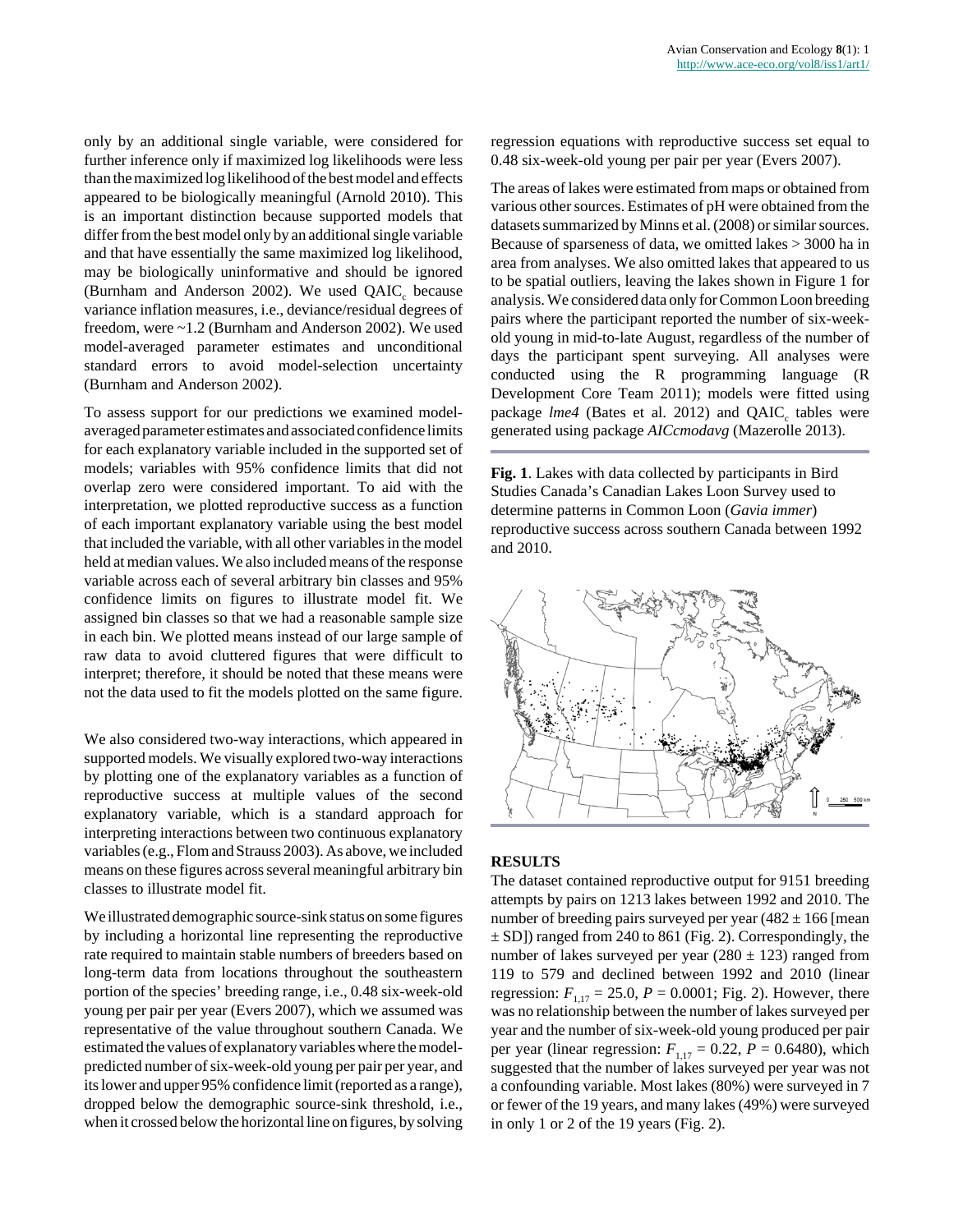In the first part of the analysis, we considered the effects of longitude, year, lake area, and a longitude  $\times$  year interaction on reproductive success for all 9151 breeding attempts. We were unable to assess pH in this part of the analysis because our pH data in western Canada were too sparse; 5% of breeding attempts occurred west of Ontario, i.e., west of -100° longitude, if pH was included, whereas 16% occurred west of Ontario if pH was not included. Instead, we considered the effect of pH with a reduced dataset in the second part of the analysis described below.

**Fig. 2**. Number of lakes or pairs of Common Loons (*Gavia immer*) surveyed per year (upper panel) and the number of lakes as a function of the number of years surveyed (lower panel) by participants in Bird Studies Canada's Canadian Lakes Loon Survey between 1992 and 2010. Numbers above bars show the value of each bar as a percent of the total number of lakes surveyed.



The global model provided significantly better fit to the data than the constant-only model ( $\chi^2 = 60$ , df = 4, P < 0.0001). The global model was also the best model explaining variation in reproductive success (Akaike weight  $[w] = 0.95$ ; Table 1). A second model containing only year and log lake area also received support ( $\triangle AIC = 6.0$  and  $w = 0.05$ ; Table 1). Confidence limits around model-averaged parameter estimates for longitude, year, and log lake area did not include zero (Table 2). There was little support for any of the other models ( $\triangle AIC > 18.5$  and  $w < 0.00$ ; Table 1). The best model predicted reproductive success with a mean and median absolute error of 0.6 and 0.5 six-week-old young per pair per year, respectively, and predicted reproductive success in 2011

with a mean and median absolute error of 0.7 and 0.5 sixweek-old young per pair per year, respectively.

**Table 1**. Model selection results for nine candidate models explaining patterns in Common Loon (*Gavia immer*) reproductive success as a function of longitude, year, and lake area across southern Canada between 1992 and 2010.  $K =$ number of parameters;  $QAICc = quasiliklihood Akaike's$ information criterion;  $w = Akaike$  weight. Parameter estimates with 95% confidence limits (lower, upper) are shown below for the best model; model-averaged estimates are given in Table 2.

| Model                                 | K |        | OAICc AOAICc | w    |
|---------------------------------------|---|--------|--------------|------|
| Longitude + Year + Log Lake Area +    | 6 | 7854.6 | 0.0          | 0.95 |
| Longitude*Year <sup>†</sup>           |   |        |              |      |
| Year + Log Lake Area                  | 4 | 7860.6 | 6.0          | 0.05 |
| $Longitude + Year + Longitude * Year$ | 5 | 7873.1 | 18.5         | 0.00 |
| $Longitude + Year$                    | 4 | 7873.4 | 18.8         | 0.00 |
| Longitude + Log Lake Area             | 4 | 7877.5 | 22.9         | 0.00 |
| Year                                  | 3 | 7877.7 | 23.1         | 0.00 |
| Log Lake Area                         | 3 | 7881.8 | 27.2         | 0.00 |
| Longitude                             | 3 | 7895.5 | 40.9         | 0.00 |
| Intercept-only                        | 2 | 7898.2 | 43.6         | 0.00 |
|                                       |   |        |              |      |

<sup>†</sup> Log<sub>e</sub>(Six-week-old young per pair per year) = −0.0074(−0.012, −0.0029) Longitude + 0.0099(−0.025, 0.045)Year + 0.16(0.097, 0.23)Log lake area + 0.0003(−0.0001, 0.0007)Longitude\*Year − 1.41(−1.82, −1.01)

The overall model-predicted number of six-week-old young per pair per year was 0.59 (95% confidence limits: 0.56 - 0.62). The number of six-week-old young per pair per year decreased by 0.19 from west-to-east (longitude: -127° to -52°) and by 0.14 between 1992 and 2010 (Fig. 3). However, the longitude  $\times$  year interaction suggested that the temporal decrease was steeper in southwestern (-120° longitude) than in southeastern (-60° longitude) Canada (Fig. 4). By contrast, the number of six-week-old young per pair per year increased by 0.22 as lake area increased from 10 to 3000 ha (Fig. 3). Projections from the best model suggested that reproductive success across southern Canada may not drop below the source-sink threshold of 0.48 young per pair per year (Evers 2007) until ~2016 (range: 2009-2029). Projections also suggested that reproductive success may not cross below the source-sink threshold until  $\sim$ 2016 (2007-2029) in the west and  $\sim$ 2015 (2003-2126) in the east, despite differences in the steepness of the decline over time (Fig. 4).

In the second part of the analysis, we considered the effect of pH, along with the effects of longitude, year, lake area, and longitude  $\times$  year, year  $\times$  pH, and log lake area  $\times$  pH interactions on reproductive success for 7597 breeding attempts where all four of these pieces of information were known. The global model provided significantly better fit to the data than the constant-only model ( $\chi^2$  = 32, df = 7, *P* < 0.0001). The best model explaining variation in reproductive success contained only year, log lake area, and  $pH (w = 0.30;$  Table 3). There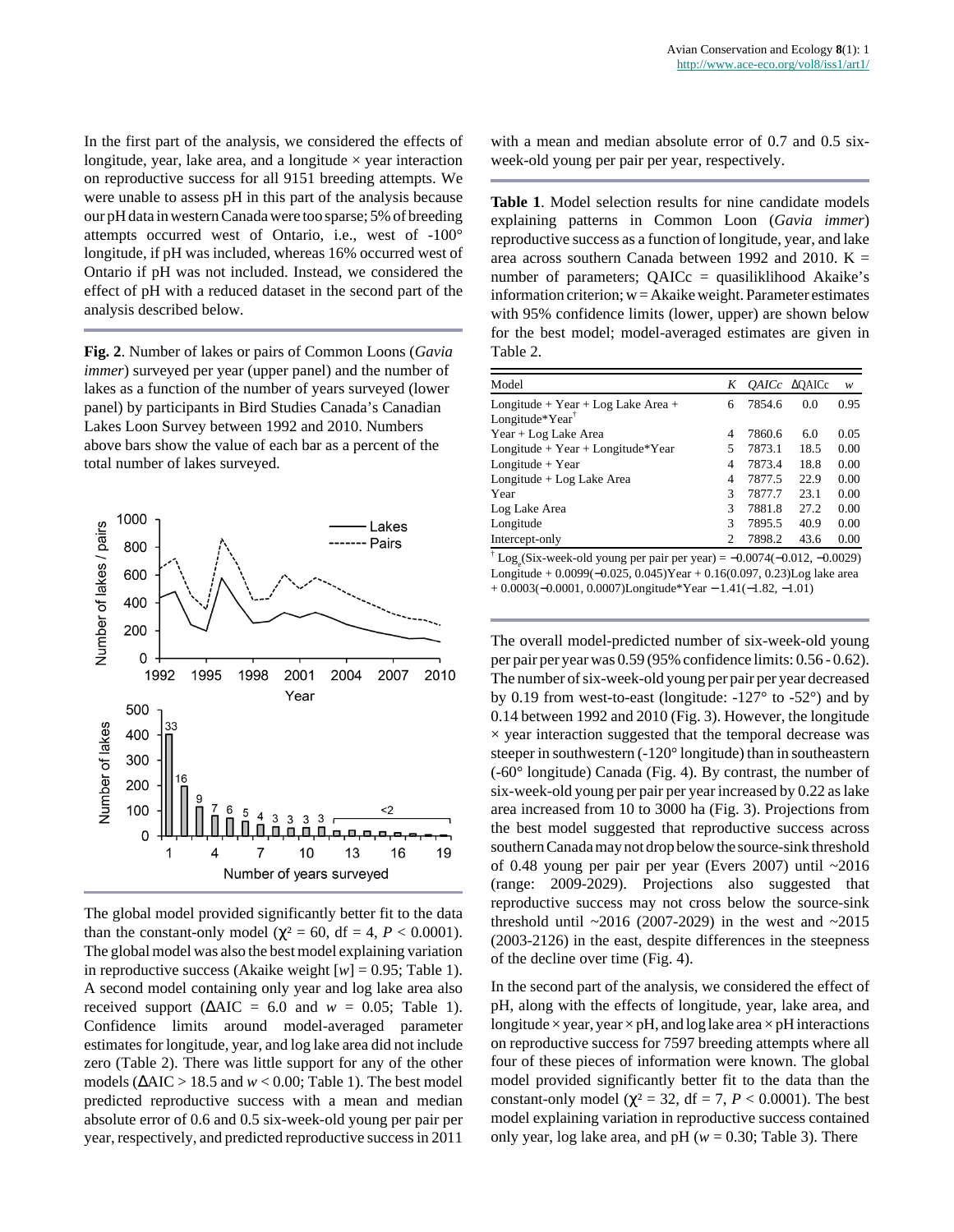**Table 2**. Descriptive statistics, interquartile range (IQR), and model-averaged parameter estimates (Estimate) and associated 95% confidence limits (95% CLs) for explanatory variables used to model patterns in Common Loon (*Gavia immer*) reproductive success across southern Canada between 1992 and 2010. Model-averaged parameter estimates and associated 95% CLs for longitude, year, log lake area, and intercept are based on the models in part one of the analysis (Table 1); for pH they are based on models in part two of the analysis (Table 3).

| Variable               | Median  | Min      | Max     | IOR   | Estimate  | 95% CLs (lower, upper) |
|------------------------|---------|----------|---------|-------|-----------|------------------------|
| Longitude              | $-78.7$ | $-127.6$ | $-52.8$ | 7.5   | $-0.0044$ | $-0.0076, -0.0012$     |
| $Year^{\dagger}$       | 2000    | 1992     | 2010    |       | $-0.014$  | $-0.021, -0.0093$      |
| Lake Area <sup>+</sup> | 256     | 3.8      | 2908    | 840   | 0.16      | 0.11, 0.23             |
| pH                     | 7.1     | 4.2      | 10.9    | 1.4   | 0.19      | 0.13, 0.24             |
| Intercept              | $- -$   | $- -$    | $- -$   | $- -$ | 0.80      | $-0.95, -0.67$         |

<sup>†</sup> Year was re-coded as 1992=1, 1993=2, ..., 2010=19 for all analyses; uncoded values are given here for ease of interpretation.

<sup>‡</sup> Lake area was  $\log_{10}$ -transformed for all analyses; back-transformed values are given here in ha for ease of interpretation.

**Fig. 3**. Reproductive success of Common Loons (*Gavia immer*) across southern Canada as a function of longitude, year, lake area, or pH between 1992 and 2010. Shown are model-averaged predictions from the best model that included the variable (solid lines, model; dashed lines, 95% confidence limits), with all other variables in the model held at median values. Longitude, year, and log lake area are based on models in part one of the analysis (Table 1), whereas pH is based on models in part two of the analysis (Table 3). Means are shown across each of several arbitrary bin classes (dots) to illustrate model fit, but be aware that these means were not the data used to fit the model. Note that lake area is shown on a log scale.



was also support for seven other models (∆AIC < 4.2 and *w* > 0.04; Table 3). The second and third best models differed from the best model only by an additional single variable (Table 3), suggesting the inclusion of uninformative variables. However, the maximized log likelihood of the second and third best model was 1.0 and 0.5 less, respectively, than the maximized log likelihood of the best model, so we judged the importance of these models based on their biological merits.

**Fig. 4**. Reproductive success of Common Loons (*Gavia immer*) across southern Canada as a function of longitude and year between 1992 and 2010, with projections into the future. Shown are model-averaged predictions from the best model from the first part of the analysis (Table 1), with longitude held at two selected values and lake area held at its median value. Means are shown across each of several arbitrary bin classes (dots) for two different sets of provinces to illustrate model fit, but be aware that these means were not the data used to fit the model. The horizontal dashed line is the minimum estimated number of six-week-old young per pair per year (0.48) required to offset adult and juvenile mortality (Evers 2007).



The best model predicted reproductive success with a mean and median absolute error of 0.6 and 0.5 six-week-old young per pair per year, respectively, and predicted reproductive success in 2011 with a mean and median absolute error of 0.7 and 0.5 six-week-old young per pair per year, respectively.

All four of the explanatory variables and all three of the interactions appeared in the supported models. Confidence limits around the model-averaged parameter estimate for pH did not overlap zero (Table 2). Confidence limits around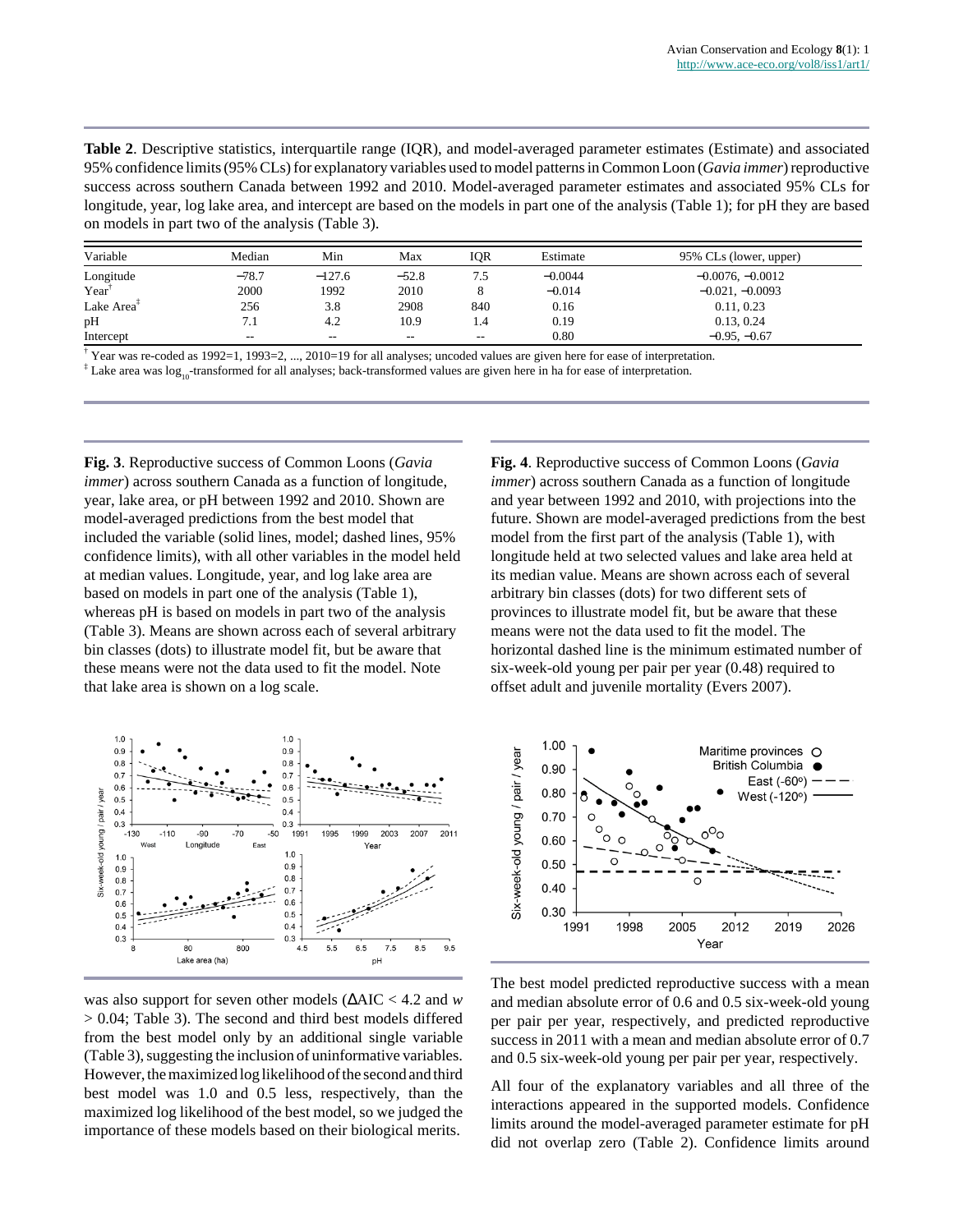**Table 3**. Model selection results for 25 candidate models explaining patterns in Common Loon (*Gavia immer*) reproductive success as a function of longitude, year, lake area, and pH across southern Canada between 1992 and 2010.  $K =$  number of parameters;  $QAICc = quasiliklihood Akaike's information criterion$ ;  $w = Akaike weight$ ;  $LLA = log lake area$ . Parameter estimates with 95% confidence limits (lower, upper) are shown below for the best model; model-averaged estimates are given in Table 2.

| Model                                                                                                                                                         | K  | OAICc  | $\triangle$ QAICc | $\boldsymbol{\mathcal{W}}$ |  |  |  |
|---------------------------------------------------------------------------------------------------------------------------------------------------------------|----|--------|-------------------|----------------------------|--|--|--|
| Year + LLA + $pH^{\dagger}$                                                                                                                                   | 5  | 6610.2 | 0.0               | 0.30                       |  |  |  |
| $Year + LLA + pH + Year * pH$                                                                                                                                 | 6  | 6610.5 | 0.4               | 0.25                       |  |  |  |
| $Year + LLA + pH + LLA * pH$                                                                                                                                  | 6  | 6611.4 | 1.2               | 0.16                       |  |  |  |
| $Year + pH$                                                                                                                                                   | 4  | 6612.8 | 2.6               | 0.08                       |  |  |  |
| $Year + pH + Year * pH$                                                                                                                                       | 5  | 6613.1 | 2.9               | 0.07                       |  |  |  |
| $Longitude + Year + pH + Longitude * Year$                                                                                                                    | 6  | 6613.3 | 3.2               | 0.06                       |  |  |  |
| $Longitude + Year + pH$                                                                                                                                       | 5  | 6614.0 | 3.9               | 0.04                       |  |  |  |
| Longitude + Year + $pH + Year*pH$                                                                                                                             | 6  | 6614.3 | 4.2               | 0.04                       |  |  |  |
| $LLA + pH$                                                                                                                                                    | 4  | 6623.5 | 13.4              | 0.00                       |  |  |  |
| $Longitude + LLA + pH$                                                                                                                                        | 5  | 6624.0 | 13.9              | 0.00                       |  |  |  |
| $LLA + pH + LLA * pH$                                                                                                                                         | 5  | 6624.7 | 14.5              | 0.00                       |  |  |  |
| Longitude + LLA + $pH$ + LLA* $pH$                                                                                                                            | 6  | 6625.1 | 14.9              | 0.00                       |  |  |  |
| pH                                                                                                                                                            | 3  | 6626.0 | 15.8              | 0.00                       |  |  |  |
| Longitude + $pH$                                                                                                                                              | 4  | 6626.6 | 16.5              | 0.00                       |  |  |  |
| $Year + LLA$                                                                                                                                                  | 4  | 6649.2 | 39.1              | 0.00                       |  |  |  |
| $Longitude + Year + LLA + Longitude * Year$                                                                                                                   | 6  | 6649.7 | 39.6              | 0.00                       |  |  |  |
| $Longitude + Year + LLA$                                                                                                                                      | 5  | 6650.5 | 40.3              | 0.00                       |  |  |  |
| Longitude + Year + LLA + pH + Longitude*Year + Year*pH + LLA*pH                                                                                               | 10 | 6659.3 | 49.1              | 0.00                       |  |  |  |
| <b>LLA</b>                                                                                                                                                    | 3  | 6660.4 | 50.2              | 0.00                       |  |  |  |
| Year                                                                                                                                                          | 3  | 6661.5 | 51.4              | 0.00                       |  |  |  |
| $Longitude + Year + Longitude * Year$                                                                                                                         | 5  | 6661.9 | 51.8              | 0.00                       |  |  |  |
| $Longitude + Year$                                                                                                                                            | 4  | 6662.0 | 51.8              | 0.00                       |  |  |  |
| $Longitude + LLA$                                                                                                                                             | 4  | 6662.1 | 51.9              | 0.00                       |  |  |  |
| Intercept-only                                                                                                                                                | 2  | 6672.1 | 61.9              | 0.00                       |  |  |  |
| Longitude                                                                                                                                                     | 3  | 6673.2 | 63.0              | 0.00                       |  |  |  |
| Log (Six-week-old young per pair per year) = $0.013(-0.018, -0.0067)$ Year + $0.093(0.014, 0.17)$ Log lake area + $0.18(0.13, 0.23)$ pH $-1.92(-2.28, -1.55)$ |    |        |                   |                            |  |  |  |

model-averaged parameter estimates for year and log lake area also did not overlap zero (not reported, note that parameter estimates and associated 95% confidence limits for longitude, year, and log lake area in Table 2 are based on the model set from the first part of the analysis). By contrast, the parameter estimate for longitude overlapped zero (not reported). However, the data in this part of the analysis were mostly  $($ 95%) from Ontario and eastwards, i.e., east of -100° longitude, which provided a limited assessment of the effect of longitude, because as noted above, reproductive success is known to be higher in the west than in the east (Timmermans and Jones 2002). Thus, longitude likely was important, but its effects were captured only in the first part of the analysis, so we based all of our inferences regarding longitude on models from the first part of the analysis and ignored models that included longitude in this (second) part of the analysis.

The number of six-week-old young per pair per year increased by 0.43 as pH increased from 5 to 9 (Fig. 3). At any given pH, breeders on 2500 ha lakes produced ~0.1 more six-week-old young per pair per year than breeders on 20 ha lakes, which suggested that the log lake area  $\times$  pH interaction was unimportant (Fig. 5). Model-predicted values suggested that reproductive success dropped below the source-sink threshold **Fig. 5**. Reproductive success of Common Loons (*Gavia immer*) across southern Canada as a function of lake area and pH between 1992 and 2010. Shown are model-averaged predictions from the third best model from the second part of the analysis (Table 3), with log lake area held at two selected values and year held at its median value. Means are shown across each of several arbitrary bin classes (dots) for two different lake size categories to illustrate model fit, but be aware that these means were not the data used to fit the model. The horizontal dashed line is the minimum estimated number of six-week-old young per pair per year (0.48) required to offset adult and juvenile mortality (Evers 2007).

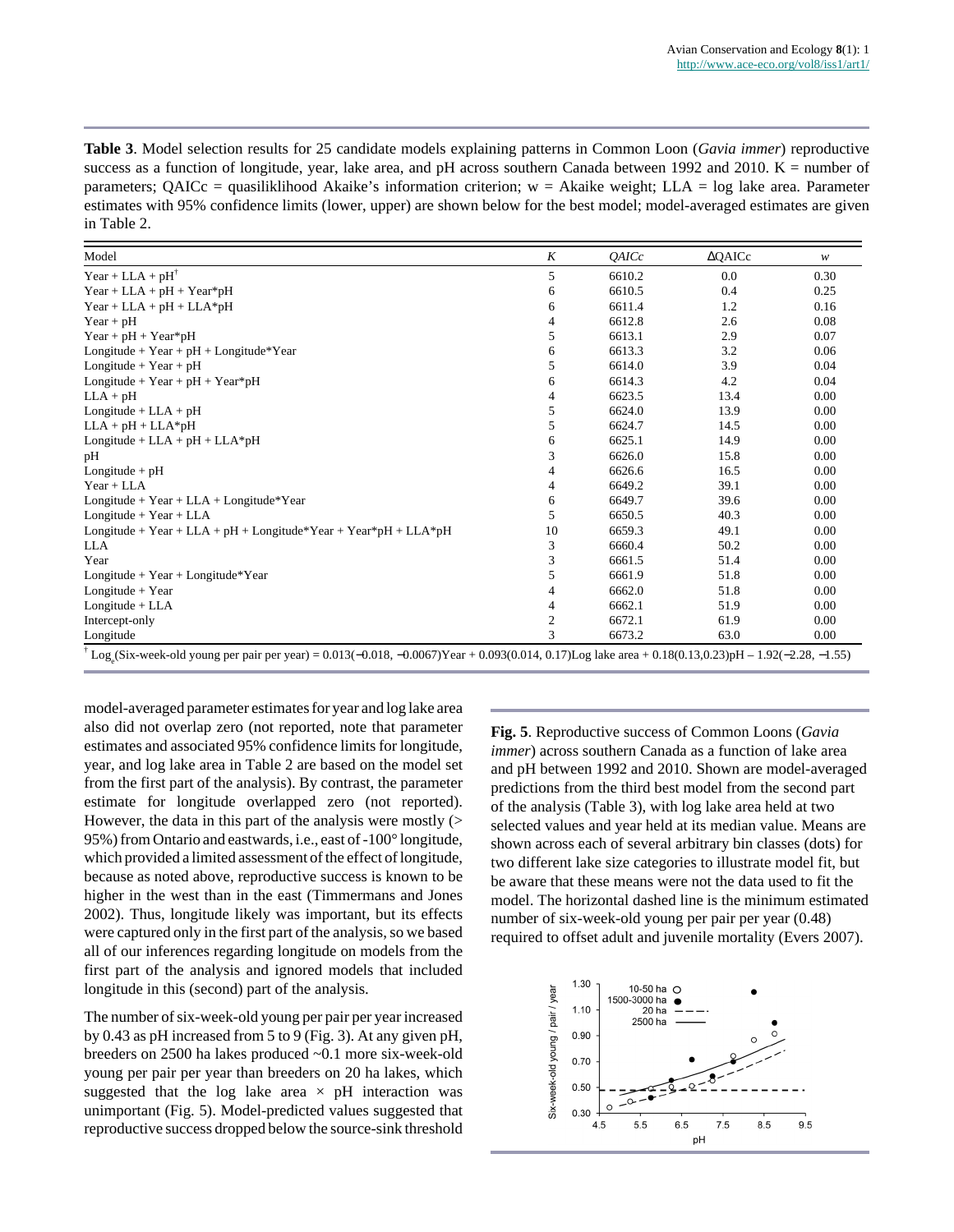of 0.48 six-week-old young per pair per year (Evers 2007) on 20 ha lakes at pH 6.4 (range: 5.8 - 7.1) and on 2500 ha lakes at pH 5.5 (4.1 - 6.6; Fig. 5). In any given year, breeders on pH 8.0 lakes produced ~0.22 more six-week-old young per pair per year than breeders on pH 6.0 lakes, which suggested that the year  $\times$  pH interaction was unimportant (Fig. 6). Modelpredicted values suggested that the number of six-week-old young per pair per year may have dropped below the sourcesink threshold on pH 6.0 lakes as early as  $\sim$  2001 (1995-2009). whereas the number of six-week-old young per pair per year on pH 8.0 lakes may not pass below the threshold until ~2034 (2019-2062; Fig. 6).

**Fig. 6**. Reproductive success of Common Loons (*Gavia immer*) across southern Canada as a function of pH and year between 1992 and 2010, with projections into the future. Shown are model-averaged predictions from the second best model from the second part of the analysis (Table 3), with pH held at two selected values and log lake area held at its median value. Means are shown across each of several arbitrary bin classes (dots) for two different pH categories to illustrate model fit, but be aware that these means were not the data used to fit the model. The horizontal dashed line is the minimum estimated number of six-week-old young per pair per year (0.48) required to offset adult and juvenile mortality (Evers 2007).



#### **DISCUSSION**

The number of Common Loon young per pair per year across southern Canada decreased from west-to-east, decreased between 1992 and 2010, increased as lake area increased, and increased as pH increased. The relationships were likely linked to acid- or temperature-mediated exposure to methylmercury and/or acid-induced reductions in forage fish. Methylmercury concentrations are higher (e.g., Evers et al. 1998) and pH is lower (e.g., Minns et al. 2008) in southeastern than in southwestern Canada, which likely explains why reproductive success in this study was lower in the southeast than in the southwest. Methylmercury is increasing over time in some lakes (e.g., Meyer et al. 2011) and pH is remaining stable over time in most lakes in southeastern Canada (Jefferies et al. 2003*a*), which likely explains why reproductive success in this study decreased over time. Methylmercury concentrations are higher (e.g., Bodaly et al. 1993) and pH (e.g., Eilers et al. 1983) and abundance of forage fish (e.g., Piper et al. 2012) are lower in smaller than in larger lakes, which likely explains why reproductive success in this study was lower in smaller than in larger lakes. Also, methylmercury concentrations are higher where pH is lower (e.g., Jeremiason et al. 2006), which combined with the direct negative effects of low pH on food supply, likely explains why reproductive success in this study was lower where pH was lower.

The geographically consistent link between low pH, associated methylmercury exposure, and reduced Common Loon reproductive success in this study and others (e.g., Parker 1988, McNicol et al. 1995, Meyer et al. 1995, 1998, Merrill et al. 2005, Burgess and Meyer 2008, Alvo 2009, Piper et al. 2012) suggests that mercury and acid precipitation are among the most important drivers of Common Loon reproductive success in southern Canada, a conclusion also made by Evers et al. (2008) in the adjacent northeastern United States. Thus, the temporal decline in Common Loon reproductive success in this study, and in Ontario (1981 to 1999; McNicol et al. 1995, Weeber 1999, Jefferies et al. 2003*a*), suggests that aquatic ecosystem health is not improving in southern Canada despite commendable and successful efforts by the Canadian and United States governments and industry to reduce emissions of mercury and the harmful components of acid precipitation (USEPA 2006, Environment Canada 2011). Indeed, pH remained stable in most lakes, and increased in relatively few lakes, in Ontario, Quebec, Nova Scotia, and Newfoundland during the 1990s, perhaps requiring decades before pH increases in most lakes (e.g., Kemp 1999, Clair et al. 2002, Jefferies et al. 2003*a,b*). Similarly, methylmercury concentrations increased in fish and loons in widely scattered eastern locations between the mid-1990s and mid-2000s (Madsen and Stern 2007, Monson 2009, Rasmussen et al. 2007, Wyn et al. 2010).

Teasing apart the direct negative effects and interactions of mercury and acid precipitation on Common Loon reproductive success is challenging. Acid precipitation causes reductions in fish abundance (Howells et al. 1983), which reduces loon reproductive success (Alvo et al. 1988, Parker 1988, Merrill et al. 2005, Alvo 2009), even though on some lakes acid may improve loon foraging success by increasing water clarity or increasing numbers of small fish by eliminating predatory fish (Eriksson 1985, Burgess and Meyer 2008). Acid precipitation also increases methylmercury availability and associated mercury toxicity in adults and young (Evers et al. 2008), which reduces reproductive success (Barr 1986, Burgess and Meyer 2008). However, acid precipitation and associated lake acidity is not known, at least currently, to be increasing faster in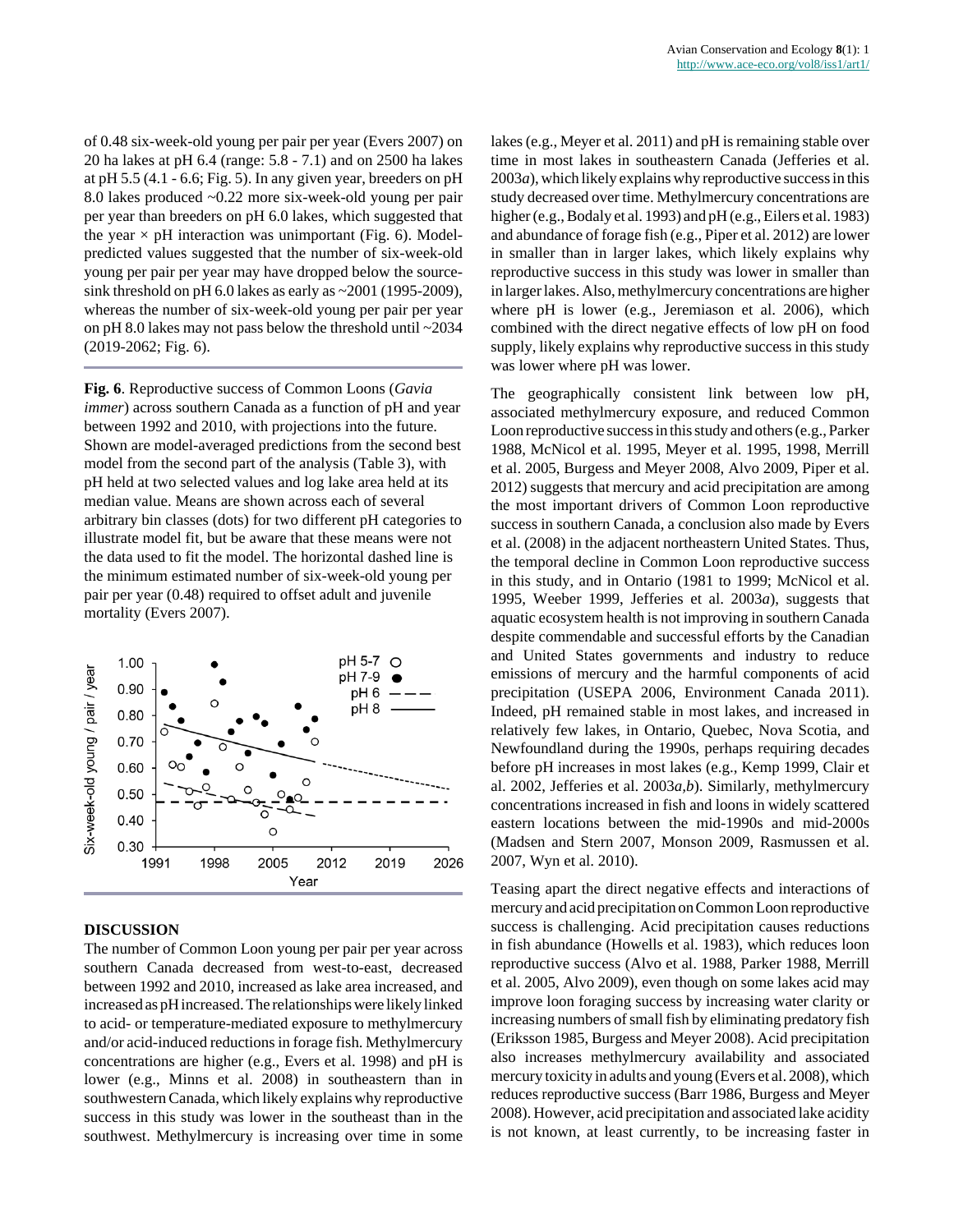southwestern than in southeastern Canada (Aherne and Shaw 2010). Therefore, our unexpected finding that reproductive success is declining more steeply in southwestern than in southeastern Canada suggests that factors unrelated to acid deposition are involved (e.g., Watras and Morrison 2008).

Even though methylmercury concentrations are lower in lake water, fish, and Common Loons in the west than in the east, concentrations may be increasing faster over time in the west than in the east. Increasing mercury deposition from increasing Asian emissions (Durnford et al. 2010, Pirrone et al. 2010) or increasing numbers and extent of wildfires (Bergeron and Flannigan 1995, Stocks et al. 1998), which release mercury stored in plant tissues (Sigler et al. 2003) and sediments (Turetsky et al. 2006) may be partly responsible. Western Canada is also heating up faster than eastern Canada (Zhang et al. 2011), which may be increasing methylmercury production more in the west than in the east by increasing microbial activity (Downs et al. 1998) or by favoring methylation over demethylation pathways (Shin and Krenkel 1976, Wright and Hamilton 1982, Ramlal et al. 1993). Thus, temperature-mediated increases in methylmercury, in addition to acid-induced negative effects, may be important drivers of the west-to-east patterns we identified in this study (e.g., Bodaly et al. 1993). This possibility warrants further research.

Other studies have also concluded that mechanisms, independent of concurrent declines in atmospheric deposition of mercury and acid precipitation, are capable of increasing methylmercury concentrations in lakes over time. For example, drought exposes sediments, which allows for oxidation of inert sulfur that is subsequently flushed by runoff into lakes where it fuels methylmercury production by sulfurreducing bacteria (e.g., Watras and Morrison 2008, Meyer et al. 2011). Nonetheless, acid-induced increases in methylmercury may become problematic in southwestern Canada in the future because acid precipitation emissions in the region may increase over time with increasing industrial activity (Aherne and Shaw 2010).

Our results suggest a declining trend in the number of sixweek-old young per pair per year between 1992 and 2010 for breeding Common Loons across southern Canada (Fig. 3). By contrast, the breeding bird survey (BBS) shows a steady increase in numbers of 1.2% per year (Sauer et al. 2011), and expert opinion suggests stable or increasing numbers (Evers 2007) for the Common Loon in southern Canada during the same time period. However, our estimates of reproductive success suggest that productivity across southern Canada is currently still above the demographic source-sink threshold, i.e., six-week-old young per pair per year are currently  $> 0.48$ (Evers 2007). Thus, declines in numbers of breeders are not expected until sometime in the future, assuming that there is no adjacent source to offset the losses, e.g., breeders in northern Canada. In addition, declining numbers of breeders are expected to lag behind declining numbers of young because of replenishment from large numbers of nonbreeding young adults (Grear et al. 2008), which take 4 to 11 years to secure breeding territories (Evers 2007). The lag could be even longer because of large numbers of young produced about every 10 years (about 1.5 times the long-term mean) under what must be exceptionally good but poorly understood conditions (Evers 2007). Indeed, large annual variation in reproductive success is readily evident by looking at any figure with year on the horizontal axis in this study, and should be duly noted as contributing a great deal of uncertainty to our projections of when reproductive success may drop below the demographic source-sink threshold.

Our results also indicate that Common Loon reproductive success on pH 6.0 lakes in southern Canada may have dropped below the demographic source-sink threshold as early as ~2001. By contrast, reproductive success on pH 8.0 lakes, which was ~0.22 six-week-old young per pair per year higher than on pH 6.0 lakes, may not drop below the threshold until  $\sim$ 2034 (Fig. 6). It may be that a surplus of offspring is being produced on higher-pH lakes, which is driving upward temporal trends in the number of breeders (Sauer et al. 2011). However, given that reproductive success is also declining over time on higher-pH lakes (Fig. 6) suggests that the surplus will become depleted at some point in the future, after which the number of breeders will start to decline. This result may illustrate, at least in part, why breeding Common Loons prefer to settle on higher pH rather than lower pH lakes (e.g., McNicol et al. 1995, Alvo 2009). Also, according to our results, a pair can raise ~0.1 more young per year at a given pH on a 2500 ha lake compared to a 20 ha lake (Fig. 5). This result may partially explain why breeding Common Loons prefer to settle on larger compared to smaller lakes (e.g., Kuhn et al. 2011) because larger lakes often have higher pHs and more food than smaller lakes (e.g., Rago and Wiener 1986, Matuszek and Beggs 1988, McNicol et al. 1995).

Our study was correlative, and because correlation does not mean causation, there may be confounding factors that explain the patterns we identified. Lead ingested by loons causes neurological symptoms similar to mercury and anthropogenic airborne lead emissions and deposition patterns are similar to that of acid precipitation (Carignan et al. 2002), which could cause broad-scale reductions in reproductive success (Pokras and Chafel 1992, Franson et al. 2003). However, lead concentrations in the tissues of breeding Common Loons in Atlantic Canada, where reproductive success was lowest in this study, are well below the threshold for reproductive impairments (Burgess et al. 2005). Some studies have found that Common Loon reproductive success is negatively affected by shoreline development (Heimberger et al. 1983) and human activity (Ream 1976, Strong and Bissonette 1989). However, not all pairs are equally affected (Caron and Robinson 1994, McCarthy and Destefano 2011) and broad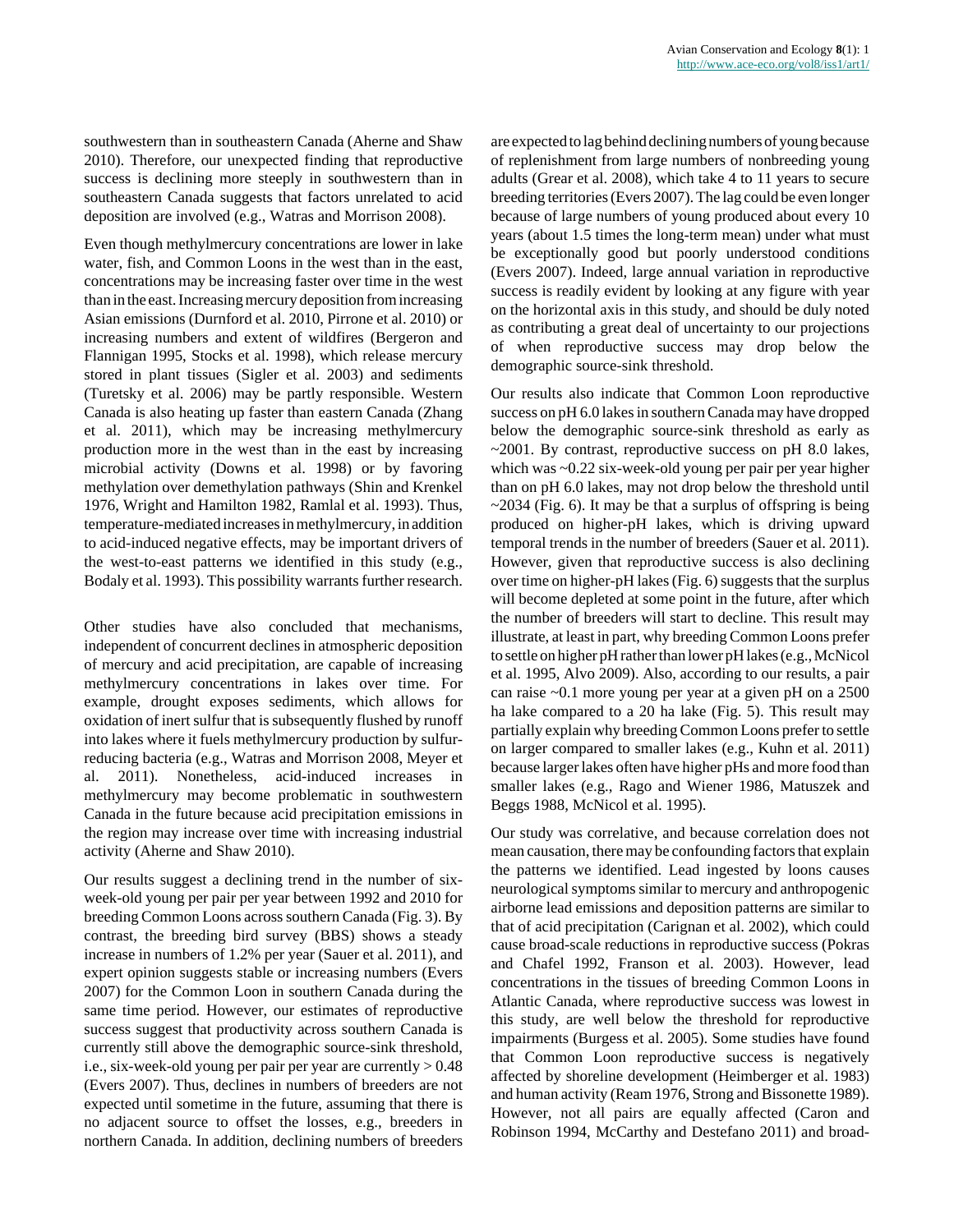scale citizen science programs in Minnesota and New York (McIntyre 1988) and Nova Scotia and Ontario (Weeber 1999, Badzinski and Timmermans 2006) found no effect of shoreline development or human activity on reproductive success. Plus, human disturbance measures did not affect Common Loon reproductive success beyond the effects of annual variation, lake area, and pH according to CLLS data in Ontario between 1981 and 1997 (Weeber 1999). Type E botulism, emaciation syndrome, and oil spills could also negatively affect adult body condition and, in turn, reproductive success, but the negative effects of these factors are likely more localized than the apparently mercury-, acid precipitation-, and temperaturerelated patterns we observed. Last, it is possible that the temporal decline in reproductive success was attributable to senescence of long-lived individuals monitored over time. However, only a very small proportion of lakes in this study were monitored for several years (Fig. 2), such that the sample of lakes changed between years. Thus, any effect from monitoring the same individuals over time was minimal.

CLLS participants chose their own survey lakes, which may be larger, on average, than all of the lakes used by breeding Common Loons in southern Canada. For instance, a stratified random sample from all lakes  $(N = 81,494)$  within a 193,000 km² area in Manitoba and Saskatchewan suggests that 70% of lakes that are suitable for breeding Common Loons, i.e.,  $> 10$ ha in area, are less than 50 ha (Jefferies et al. 2010). By contrast, only 20% of the lakes sampled in approximately the same 193,000 km<sup>2</sup> area in this study ( $n = 101$  lakes) were less than 50 ha. In this study reproductive success was lower on smaller lakes and lakes with lower pH, so some of our estimates of reproductive success may be biased high because of underrepresentation of smaller lakes, which also tend to have lower pH. It is unknown by how much we may have overestimated reproductive success because the distribution of lake sizes and lake pHs used by breeding Common Loons in southern Canada is poorly understood. Thus, actual reproductive success, and by extension lake health, may have been lower than some of the estimates reported in this study.

Various suboptimal pH thresholds have been estimated for aquatic wildlife. Damage to zooplankton, macroinvertebrates, fish, and loons occurs below pH 5.5 - 6.0 according to data from over 2000 lakes across southeastern Canada (Doka et al. 2003). Another estimate suggests that damage occurs below pH 6.0 for fish and other aquatic biota (Morrison 2004). The number of Common Loon young per pair per year declines below pH 6.0 based on 25 years of data across 38 lakes near Sudbury, Ontario (Alvo 2009). In this study, the number of six-week-old young per pair per year fell below the sourcesink threshold (0.48 six-week-old young per pair per year; Evers 2007) on 20 ha lakes at pH 6.4 and on 2500 ha lakes and at pH 5.5. This range (pH 5.5 - 6.4) is very similar to the range found in the studies cited above (pH 5.5 - 6.0). However, our upper estimate is slightly higher (pH 6.4 vs. pH 6.0), suggesting that more lakes may be at risk because of acid damage than previously thought. Although how many more are at risk is unclear, because as noted above, the distribution of lake sizes used by breeding Common Loons in southern Canada is poorly understood.

We used data on the reproductive success of Common Loons collected by a large network of citizen scientists to indirectly describe patterns in the health of southern Canadian lakes with respect to mercury and acid precipitation. Gathering such large amounts of data without a program such as Bird Studies Canada's CLLS would not have been possible, which highlights the utility of using citizen science programs to monitor wildlife as indicators of environmental stress. The results support further action to abate emissions of mercury and the harmful components of acid precipitation throughout North America and globally (Morrison et al. 2004, Smith and Trip 2005, Cain et al. 2011).

*Responses to this article can be read online at:* <http://www.ace-eco.org/issues/responses.php/569>

#### **Acknowledgments:**

*We are grateful for the dedication of thousands of CLLS participants, whose collective effort made the study possible. We are also grateful for the coordination and promotion of the CLLS by Kathy Jones and a large team of regional ambassadors across southern Canada. Anna Calvert, Karla Falk, Jon McCracken, Kristyn Richardson, Phil Taylor, Ron Tozer, and two anonymous reviewers provided helpful comments that improved the paper. Ken Minns kindly provided the raw data summarized in Minns et al. (2008), which greatly increased our sample size for pH. Bird Studies Canada is thankful for the continuing support of the CLLS by the TD Friends of the Environment Foundation, Kenneth M. Molson Foundation, and participant membership fees; and the past support by Biodiversity Institute, Environment Canada, Environmental Partners Fund, James L. Ballie Memorial Fund, North American Loon Fund, Northern Reflections, Ontario Federation of Anglers and Hunters, Ontario Wildlife Foundation, Shell Environmental Fund, The Millennium Fund, The Peacock Foundation, The Ontario Trillium Foundation, The Wildlife Toxicology Fund, and Volkswagon.*

#### **LITERATURE CITED**

Aherne, J., R. G. Semkin, J. J. Gibson, and I. Wong. 2010. Recently surveyed lakes in northern Manitoba and Saskatchewan, Canada: characteristics and critical loads of acidity. *Journal of Limnology* 69 Supplement 1:45-55.

Aherne, J., and D. P. Shaw. 2010. Impacts of sulphur and nitrogen deposition in western Canada. *Journal of Limnology*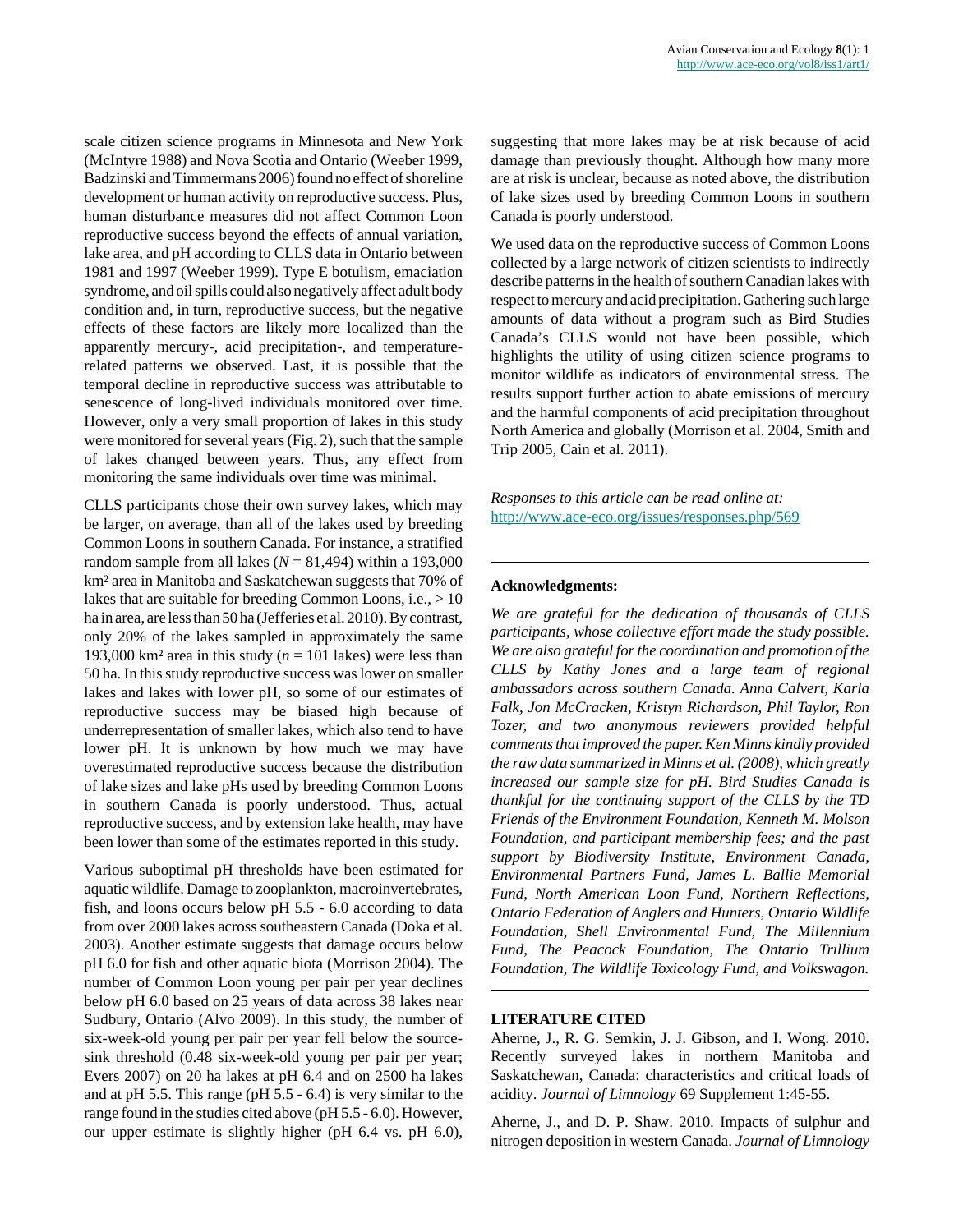69 Supplement 1:1-3. [http://dx.doi.org/10.4081/jlimnol.2010.](http://dx.doi.org/10.4081/jlimnol.2010.s1.1) [s1.1](http://dx.doi.org/10.4081/jlimnol.2010.s1.1)

Alvo, R. 2009. Common Loon, *Gavia immer*, breeding success in relation to lake pH and lake size over 25 years. *Canadian Field-Naturalist* 123:146-156.

Alvo, R., D. J. T. Hussell, and M. Berrill. 1988. The breeding success of Common Loons (*Gavia immer*) in relation to alkalinity and other lake characteristics in Ontario. *Canadian Journal of Zoology* 66:746-752.

Arnold, T. W. 2010. Uninformative parameters and model selection using Akaike's information criterion. *Journal of Wildlife Management* 74:1175-1178.

Badzinski, S. S., and S. T. A. Timmermans. 2006. Factors influencing productivity of Common Loons (*Gavia immer*) breeding on circumneutral lakes in Nova Scotia, Canada. *Hydrobiologia* 567:215-226. [http://dx.doi.org/10.1007/](http://dx.doi.org/10.1007/s10750-006-0043-1) [s10750-006-0043-1](http://dx.doi.org/10.1007/s10750-006-0043-1)

Barr, J. F. 1986. Population dynamics of the Common Loon (*Gavia immer*) associated with mercury-contaminated waters in north-western Ontario. *Canadian Wildlife Service Occasional Paper* 56.

Bates, D., M. Maechler, and B. Bolker. 2012. *lme4: linear mixed-effects models using S4 classes.* Version 0.999375-42. R Foundation for Statistical Computing, Vienna, Austria. [online] URL:<http://CRAN.R-project.org/package=lme4>

Bergeron, Y., and M. D. Flannigan. 1995. Predicting the effects of climate change on fire frequency in the southeastern Canadian boreal forest. *Water, Air, and Soil Pollution* 82:437-444.<http://dx.doi.org/10.1007/BF01182853>

Bird Studies Canada. 2011. *Canadian Lakes Loon Survey.* Bird Studies Canada, Port Rowan, Ontario, Canada. [online] URL: <http://www.bsc-eoc.org/volunteer/clls/>

Bodaly, R. A., J. W. M. Rudd, R. J. P. Fudge, and C. A. Kelly. 1993. Mercury concentrations in fish related to size of remote Canadian Shield lakes. *Canadian Journal of Fisheries and Aquatic Sciences* 50:980-987. [http://dx.doi.org/10.1139/](http://dx.doi.org/10.1139/f93-113) [f93-113](http://dx.doi.org/10.1139/f93-113)

Brown, D. J. A. 1982. The effect of pH and calcium on fish and fisheries. *Water, Air, and Soil Pollution* 18:343-351. [http://](http://dx.doi.org/10.1007/BF02419422) [dx.doi.org/10.1007/BF02419422](http://dx.doi.org/10.1007/BF02419422)

Burgess, N. M., D. C. Evers, and J. D. Kaplan. 2005. Mercury and other contaminants in Common Loons breeding in Atlantic Canada. *Ecotoxicology* 14:241-252. [http://dx.doi.](http://dx.doi.org/10.1007/s10646-004-6271-0) [org/10.1007/s10646-004-6271-0](http://dx.doi.org/10.1007/s10646-004-6271-0)

Burgess, N. M., and M. W. Meyer. 2008. Methylmercury exposure associated with reduced productivity in Common Loons. *Ecotoxicology* 17:83-91. [http://dx.doi.org/10.1007/](http://dx.doi.org/10.1007/s10646-007-0167-8) [s10646-007-0167-8](http://dx.doi.org/10.1007/s10646-007-0167-8)

Burnham, K. P., and D. R. Anderson. 2002. *Model selection and multimodel inference: a practical information-theoretic approach*. Springer-Verlag, New York, New York, USA.

Burnham, K. P., D. R. Anderson, and K. P. Huyvaert. 2011. AIC model selection and multimodel inference in behavioral ecology: some background, observations, and comparisons. *Behavioral Ecology and Sociobiology* 65:23-35. [http://dx.doi.](http://dx.doi.org/10.1007/s00265-010-1029-6) [org/10.1007/s00265-010-1029-6](http://dx.doi.org/10.1007/s00265-010-1029-6)

Cain, A., J. Taylor Morgan, and N. Brooks. 2011. Mercury policy in the Great Lakes states: past success and future opportunities. *Ecotoxicology* 20:1500-1511. [http://dx.doi.](http://dx.doi.org/10.1007/s10646-011-0764-4) [org/10.1007/s10646-011-0764-4](http://dx.doi.org/10.1007/s10646-011-0764-4)

Carignan, J., A. Simonetti, and C. Gariépy. 2002. Dispersal of atmospheric lead in northeastern North America as recorded by epiphytic lichens. *Atmospheric Environment* 36:3759-3766. [http://dx.doi.org/10.1016/S1352-2310\(02\)00294-7](http://dx.doi.org/10.1016/S1352-2310(02)00294-7)

Caron Jr., J. A., and W. L. Robinson. 1994. Response of breeding Common Loons to human activity in upper Michigan. *Hydrobiologia* 279/280:431-438. [http://dx.doi.](http://dx.doi.org/10.1007/BF00027874) [org/10.1007/BF00027874](http://dx.doi.org/10.1007/BF00027874)

Celo, V., D. R. S. Lean, and S. L. Scott. 2006. Abiotic methylation of mercury in the aquatic environment. *Science of the Total Environment* 368:126-137. [http://dx.doi.](http://dx.doi.org/10.1016/j.scitotenv.2005.09.043) [org/10.1016/j.scitotenv.2005.09.043](http://dx.doi.org/10.1016/j.scitotenv.2005.09.043)

Champoux, L., D. C. Masse, D. Evers, O. P. Lane, M. Plante, and S. T. A. Timmermans. 2006. Assessment of mercury exposure and potential effects on Common Loons (*Gavia immer*) in Quebec. *Hydrobiologia* 567:263-274. [http://dx.doi.](http://dx.doi.org/10.1007/s10750-006-0066-7) [org/10.1007/s10750-006-0066-7](http://dx.doi.org/10.1007/s10750-006-0066-7)

Clair, T. A., J. M. Ehrman, A. J. Ouellett, G. Brun, D. Lockerbie, and C.-U. Ro. 2002. Changes in freshwater acidification trends in Canada's Atlantic provinces, 1983-1997. *Water, Air, and Soil Pollution* 135:335-354. [http://](http://dx.doi.org/10.1023/A:1014785628141) [dx.doi.org/10.1023/A:1014785628141](http://dx.doi.org/10.1023/A:1014785628141)

Doka, S. E., D. K. McNicol, M. L. Mallory, I. Wong, C. K. Minns, and N. D. Yan. 2003. Assessing potential for recovery of biotic richness and indicator species due to changes in acidic deposition and lake pH in five areas of southeastern Canada. *Environmental Monitoring and Assessment* 88:53-101. [http://](http://dx.doi.org/10.1023/A:1025548518991) [dx.doi.org/10.1023/A:1025548518991](http://dx.doi.org/10.1023/A:1025548518991)

Downs, S. G., C. L. MacLeod, and J. N. Nester. 1998. Mercury in precipitation and its relation to bioaccumulation in fish: a literature review. *Water, Air, and Soil Pollution* 108:149-187. <http://dx.doi.org/10.1023/A:1005023916816>

Driscoll, C. T., Y.-J. Han, C. Y. Chen, D. C. Evers, K. Fallon Lambert, T. M. Holsen, N. C. Kamman, and R. K. Munson. 2007. Mercury contamination in forest and freshwater ecosystems in the northeastern United States. *Bioscience* 57:17-28.<http://dx.doi.org/10.1641/B570106>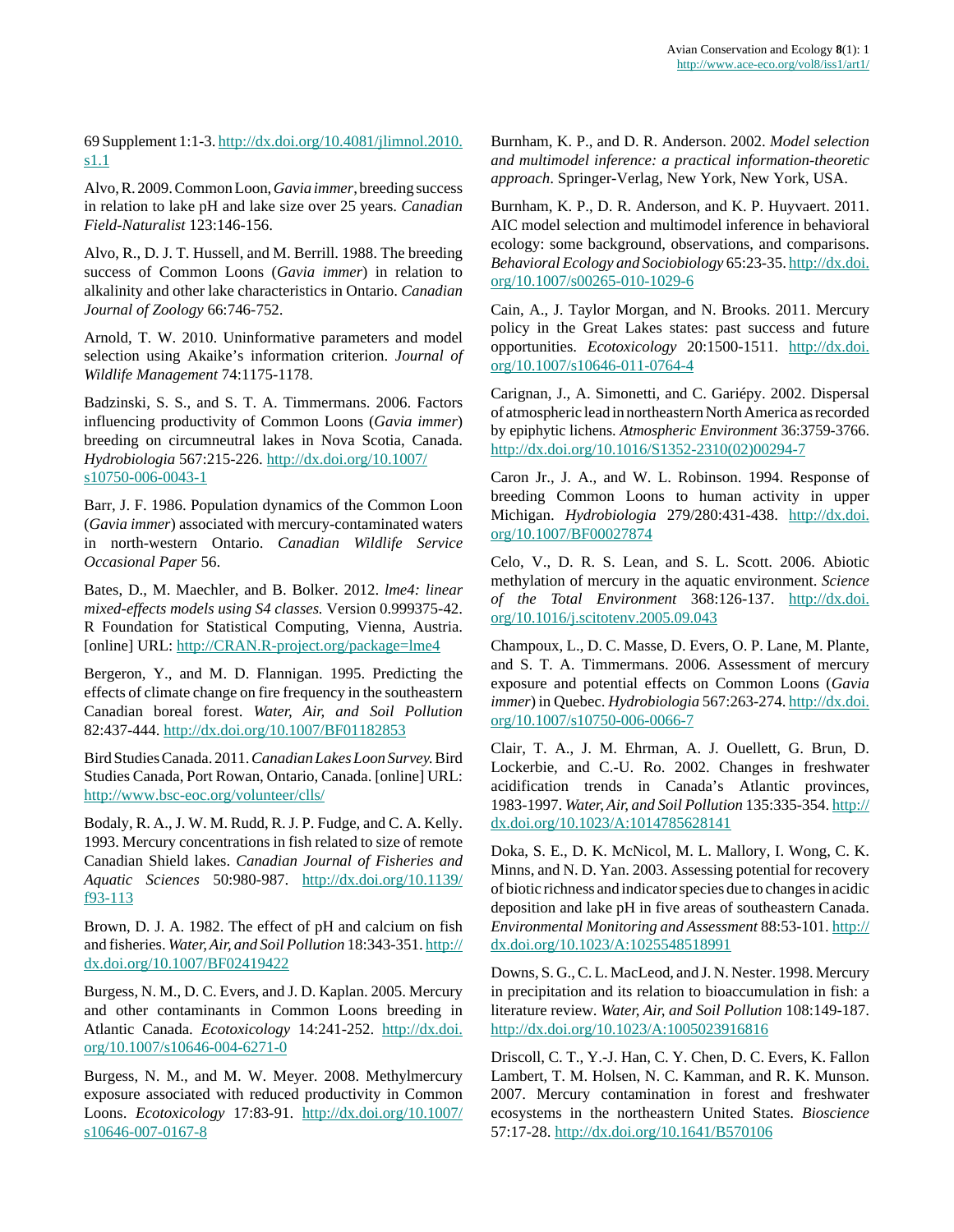Driscoll, C. T., G. B. Lawrence, A. J. Bulger, T. J. Butler, C. S. Cronan, C. Eagar, K. F. Lambert, G. E. Likens, J. L. Stoddard, and K. C. Weathers. 2001. Acid deposition in the northeastern United States: sources and inputs, ecosystem effects, and management strategies. *Bioscience* 51:180-198. [http://dx.doi.org/10.1641/0006-3568\(2001\)051\[0180:ADITNU\]](http://dx.doi.org/10.1641/0006-3568(2001)051[0180:ADITNU]2.0.CO;2) [2.0.CO;2](http://dx.doi.org/10.1641/0006-3568(2001)051[0180:ADITNU]2.0.CO;2)

Durnford, D., A. Dastoor, D. Figueras-Nieto, and A. Ryjkov. 2010. Long range transport of mercury to the arctic and across Canada. *Atmospheric Chemistry and Physics* 10:6063-6086. <http://dx.doi.org/10.5194/acp-10-6063-2010>

Eckley, C. S., and H. Hintelmann. 2006. Determination of mercury methylation potentials in the water column of lakes across Canada. *Science of the Total Environment* 368:111-125. <http://dx.doi.org/10.1016/j.scitotenv.2005.09.042>

Eilers, J. M., G. E. Glass, K. E. Webster, and J. A. Rogalla. 1983. Hydrologic control of lake susceptibility to acidification. *Canadian Journal of Fisheries and Aquatic Sciences* 40:1896-1904.<http://dx.doi.org/10.1139/f83-220>

Environment Canada, 2011. *National pollutant release inventory*. Environment Canada, Gatineau, Quebec, Canada. [online] URL: [http://www.ec.gc.ca/inrp-npri/default.asp?](http://www.ec.gc.ca/inrp-npri/default.asp?lang=En&n=4A577BB9-1) [lang=En&n=4A577BB9-1](http://www.ec.gc.ca/inrp-npri/default.asp?lang=En&n=4A577BB9-1).

Eriksson, M. O. G. 1985. Prey detectability for fish-eating birds in relation to fish density and water transparency. *Ornis Scandinavica* 16:1-7.<http://dx.doi.org/10.2307/3676567>

Evers, D. 2006. Loons as indicators of aquatic integrity. *Environmental Bioindicators* 1:18-21.

Evers, D. C., 2007. *Status assessment and conservation plan for the Common Loon* (Gavia immer) *in North America*. BRI Report 2007-20. U.S. Fish and Wildlife Service, Hadley, Massachusetts, USA.

Evers, D. C., J. D. Kaplan, M. W. Meyer, P. S. Reaman, W. E. Braselton, A. Major, N. Burgess, and A. M. Scheuhammer. 1998. Geographic trend in mercury measured in Common Loon feathers and blood. *Environmental Toxicology and Chemistry* 17:173-183. <http://dx.doi.org/10.1002/etc.5620170206>

Evers, D. C., J. D. Paruk, J. W. Mcintyre, and J. F. Barr. 2010. Common Loon (*Gavia immer*). *In* A. Poole and F. Gill, editors. *The birds of North America*, No. 313. The Birds of North America, Philadelphia, Pennsylvania, USA.

Evers, D. C., L. J. Savoy, C. R. DeSorbo, D. E. Yates, W. Hanson, K. M. Taylor, L. S. Siegel, J. H. Cooley Jr., M. S. Bank, A. Major, K. Munney, B. F. Mower, H. S. Vogel, N. Schoch, M. Pokras, M. W. Goodale, and J. Fair. 2008. Adverse effects from environmental mercury loads on breeding Common Loons. *Ecotoxicology* 17:69-81. [http://dx.doi.](http://dx.doi.org/10.1007/s10646-007-0168-7) [org/10.1007/s10646-007-0168-7](http://dx.doi.org/10.1007/s10646-007-0168-7)

Flom, P. L., and S. M. Strauss. 2003. Some graphical methods for interpreting interactions in logistic and OSL regression. *Multiple Linear Regression Viewpoints* 29(1).

Franson, J. C., S. P. Hansen, T. E. Creekmore, C. J. Brand, D. C. Evers, A. E. Duerr, and S. DeStefano. 2003. Lead fishing weights and other fishing tackle in selected waterbirds. *Waterbirds* 26:345-352. [http://dx.doi.org/10.1675/1524-4695](http://dx.doi.org/10.1675/1524-4695(2003)026[0345:LFWAOF]2.0.CO;2) [\(2003\)026\[0345:LFWAOF\]2.0.CO;2](http://dx.doi.org/10.1675/1524-4695(2003)026[0345:LFWAOF]2.0.CO;2)

Grear, J. S., M. W. Meyer, J. H. Cooley Jr., A. Kuhn, W. H. Piper, M. G. Mitro, H. S. Vogel, K. M. Taylor, K. P. Kenow, S. M. Craig, and D. E. Nacci. 2008. Population growth and demography of Common Loons in the northern United States. *Journal of Wildlife Management* 73:1108-1115. [http://dx.doi.](http://dx.doi.org/10.2193/2008-093) [org/10.2193/2008-093](http://dx.doi.org/10.2193/2008-093)

Grigal, D. F. 2002. Inputs and outputs of mercury from terrestrial watersheds: a review. *Environmental Reviews* 10:1-39.<http://dx.doi.org/10.1139/a01-013>

Grigal, D. F. 2003. Mercury sequestration in forests and peatlands: a review. *Journal of Environmental Quality* 32:393-405.

Heimberger, M., D. Euler, and J. Barr. 1983. The impact of cottage development on Common Loon reproductive success in central Ontario. *Wilson Bulletin* 95:431-439.

Howells, G. D., D. J. A. Brown, and K. Sadler. 1983. Effects of acidity, calcium, and aluminum on fish survival and productivity—a review. *Journal of the Science of Food and Agriculture* 34:559-570. <http://dx.doi.org/10.1002/jsfa.2740340606>

Jefferies, D. S., T. G. Brydges, P. J. Dillon, and W. Keller. 2003*b*. Monitoring the results of Canada/U.S.A. acid rain control programs: some lake responses. *Environmental Monitoring and Assessment* 88:3-19. [http://dx.doi.org/10.1023/](http://dx.doi.org/10.1023/A:1025563400336) [A:1025563400336](http://dx.doi.org/10.1023/A:1025563400336)

Jefferies, D. S., T. A. Clair, S. Couture, P. J. Dillon, J. Dupont, W. B. Keller, D. K. McNicol, M. A. Turner, R. Vet, and R. Weeber. 2003*a*. Assessing the recovery of lakes in southeastern Canada from the effects of acid deposition. *Ambio* 32:176-182.

Jefferies, D. S., R. G. Semkin, J. J. Gibson, and I. Wong. 2010. Recently surveyed lakes in northern Manitoba and Saskatchewan, Canada: characteristics and critical loads of acidity. *Journal of Limnology* 69 Supplement 1:45-55.

Jeremiason, J. D., D. R. Engstrom, E. B. Swain, E. A. Nater, B. M. Johnson, J. E. Almendinger, B. A. Monson, and R. K. Kolka. 2006. Sulfate addition increases methyl mercury production in an experimental wetland. *Environmental Science & Technology* 40:3800-3806. [http://dx.doi.](http://dx.doi.org/10.1021/es0524144) [org/10.1021/es0524144](http://dx.doi.org/10.1021/es0524144)

Jewett, S. C., and L. K. Duffy. 2007. Mercury in fishes of Alaska, with emphasis on subsistence species. *Science of the*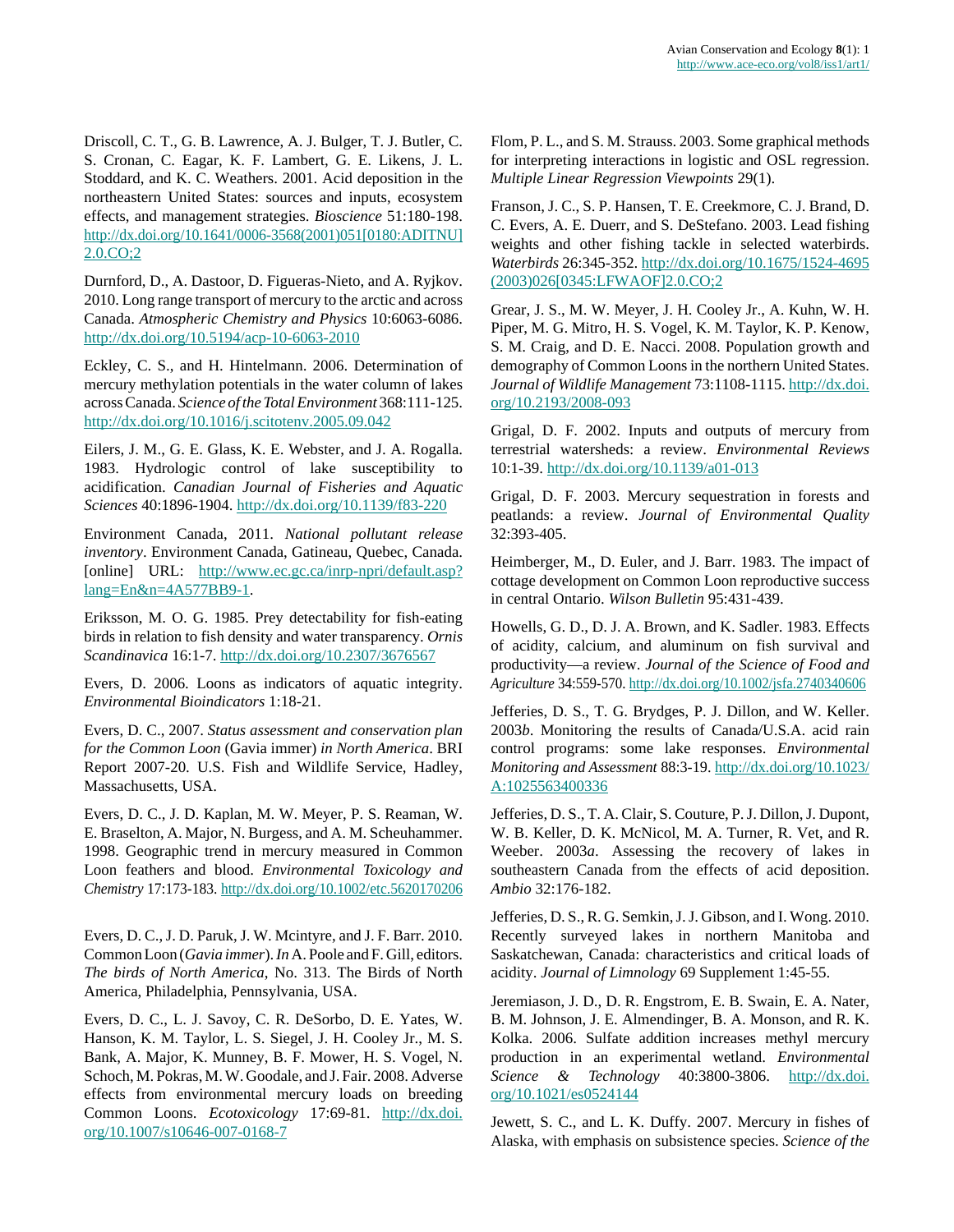*Total Environment* 387:3-27. [http://dx.doi.org/10.1016/j.](http://dx.doi.org/10.1016/j.scitotenv.2007.07.034) [scitotenv.2007.07.034](http://dx.doi.org/10.1016/j.scitotenv.2007.07.034)

Kamman, N. C., N. M. Burgess, C. T. Driscoll, H. A. Simonin, W. Goodale, J. Linehan, R. Estabrook, M. Hutcheson, A. Major, A. M. Scheuhammer, and D. A. Scruton. 2005. Mercury in freshwater fish of northeast North America – a geographic perspective based on fish tissue monitoring databases. *Ecotoxicology* 14:163-180. [http://dx.doi.org/10.1007/](http://dx.doi.org/10.1007/s10646-004-6267-9) [s10646-004-6267-9](http://dx.doi.org/10.1007/s10646-004-6267-9)

Kellerhalls, M., S. Beauchamp, W. Belzer, P. Blanchard, F. Froude, B. Harvey, K. McDonald, M. Pilote, L. Piossant, K. Puckett, B. Schroeder, A. Steffen, and R. Tordon. 2003. Temporal and spatial variability of total gaseous mercury in Canada: results from the Canadian atmospheric mercury measurement network (CAMNet). *Atmospheric Environment* 37:1003-1011. [http://dx.doi.org/10.1016/S1352-2310\(02\)00917-2](http://dx.doi.org/10.1016/S1352-2310(02)00917-2)

Kemp, A. 1999. *Trends in lake water quality in southern Quebec following reductions in sulphur emissions.* Scientific and Technical Report ST-212E. Environment Canada, Quebec Region, Montreal, Quebec, Canada.

Kenow, K. P., K. A. Grasman, R. K. Hines, M. W. Meyer, A. Gendron-Fitzpatrick, M. G. Spalding, and B. R. Gray. 2007. Effects of methylmercury exposure on the immune function of juvenile Common Loons (*Gavia immer*). *Environmental Toxicology and Chemistry* 26:1460-1469. [http://dx.doi.](http://dx.doi.org/10.1897/06-442R.1) [org/10.1897/06-442R.1](http://dx.doi.org/10.1897/06-442R.1)

Kenow, K. P., R. K. Hines, M. W. Meyer, S. A. Suarez, and B. R. Gray. 2010. Effects of methylmercury exposure on the behavior of captive-reared Common Loon (*Gavia immer*) chicks. Ecotoxicology 19:933-944. [http://dx.doi.org/10.1007/](http://dx.doi.org/10.1007/s10646-010-0475-2) [s10646-010-0475-2](http://dx.doi.org/10.1007/s10646-010-0475-2)

Kuhn, A., J. Copeland, J. Cooley, H. Vogel, K. Taylor, D. Nacci, and P. August. 2011. Modeling habitat associations for the Common Loon (*Gavia immer*) at multiple scales in northeastern North America. *Avian Conservation and Ecology* 6(1): 4. <http://dx.doi.org/10.5751/ACE-00451-060104>

Lockhart, W. L., P. Wilkinson, B. N. Billeck, R. A. Danell, R. V. Hunt, G. J. Brunskill, J. Delaronde, and V. St. Louis. 1998. Fluxes of mercury to lake sediments in central and northern Canada inferred from dated sediment cores. *Biogeochemistry* 40:163-173. [http://dx.doi.org/10.1023/](http://dx.doi.org/10.1023/A:1005923123637) [A:1005923123637](http://dx.doi.org/10.1023/A:1005923123637)

Madsen, E. R., and H. S. Stern. 2007. Time trends of methylmercury in walleye in northern Wisconsin: a hierarchical Bayesian analysis. *Environmental Science & Technology* 41:4568-4573. <http://dx.doi.org/10.1021/es0700294>

Matuszek, J. E., and G. L. Beggs. 1988. Fish species richness in relation to lake area, pH, and other abiotic factors in Ontario lakes. *Canadian Journal of Fisheries and Aquatic Sciences* 45:1931-1941.<http://dx.doi.org/10.1139/f88-225>

Mazerolle, M. J. 2013. *AICcmodavg: model selection and multimodel inference based on (Q)AIC(c).* Version 1.20. R Foundation for Statistical Computing, Vienna, Austria. [online] URL:<http://CRAN.R-project.org/package=AICcmodavg>

McCarthy, K. P., and S. Destefano. 2011. Effects of spatial disturbance on Common Loon nest site selection and territory success. *Journal of Wildlife Management* 75:289-296. [http://](http://dx.doi.org/10.1002/jwmg.50) [dx.doi.org/10.1002/jwmg.50](http://dx.doi.org/10.1002/jwmg.50)

McIntyre, J. W. 1988. *The Common Loon: spirit of the northern lakes*. University of Minnesota Press, Minneapolis, Minnesota, USA.

McIntyre, J. W., 1994. Loons in freshwater lakes. *Hydrobiologia* 279/280:393-413. [http://dx.doi.org/10.1007/](http://dx.doi.org/10.1007/BF00027871) [BF00027871](http://dx.doi.org/10.1007/BF00027871)

McNicol, D. K., M. L. Mallory, and H. S. Vogel. 1995. Using volunteers to monitor the effects of acid precipitation on Common Loon (*Gavia immer*) reproduction in Canada: the Canadian lakes loon survey. *Water, Air, and Soil Pollution* 85:463-468.<http://dx.doi.org/10.1007/BF00476872>

Merrill, E. H., J. J. Hartigan, and M. W. Meyer. 2005. Does prey biomass or mercury exposure affect loon chick survival in Wisconsin? *Journal of Wildlife Management* 69:57-67. [http://dx.doi.org/10.2193/0022-541X\(2005\)069<0057:DPBOME>2.0.](http://dx.doi.org/10.2193/0022-541X(2005)069<0057:DPBOME>2.0.CO;2)  $CO:2$ 

Meyer, M. W., D. C. Evers, T. Daulton, and W. E. Braselton. 1995. Common Loons (*Gavia immer*) nesting on low pH lakes in northern Wisconsin have elevated blood mercury content. *Water, Air, and Soil Pollution* 80:871-880. [http://dx.doi.](http://dx.doi.org/10.1007/BF01189737) [org/10.1007/BF01189737](http://dx.doi.org/10.1007/BF01189737)

Meyer, M. W., D. C. Evers, J. J. Hartigan, and P. S. Rasmussen. 1998. Patterns of Common Loon (*Gavia immer*) mercury exposure, reproduction, and survival in Wisconsin, USA. *Environmental Toxicology and Chemistry* 17:184-190.

Meyer, M. W., P. W. Rasmussen, C. J. Watras, B. M. Fevold, and K. P. Kenow. 2011. Bi-phasic trends in mercury concentrations in blood of Wisconsin Common Loons during 1992-2010. *Ecotoxicology* 20:1659-1668. [http://dx.doi.](http://dx.doi.org/10.1007/s10646-011-0759-1) [org/10.1007/s10646-011-0759-1](http://dx.doi.org/10.1007/s10646-011-0759-1)

Minns, C. K., J. E. Moore, B. J. Shuter, and N. E. Mandrak. 2008. A preliminary national analysis of some key characteristics of Canadian lakes. *Canadian Journal of Fisheries and Aquatic Sciences* 65:1763-1778. [http://dx.doi.](http://dx.doi.org/10.1139/F08-110) [org/10.1139/F08-110](http://dx.doi.org/10.1139/F08-110)

Monson, B. A. 2009. Trend reversal of mercury concentrations in piscivorous fish from Minnesota lakes: 1982-2006.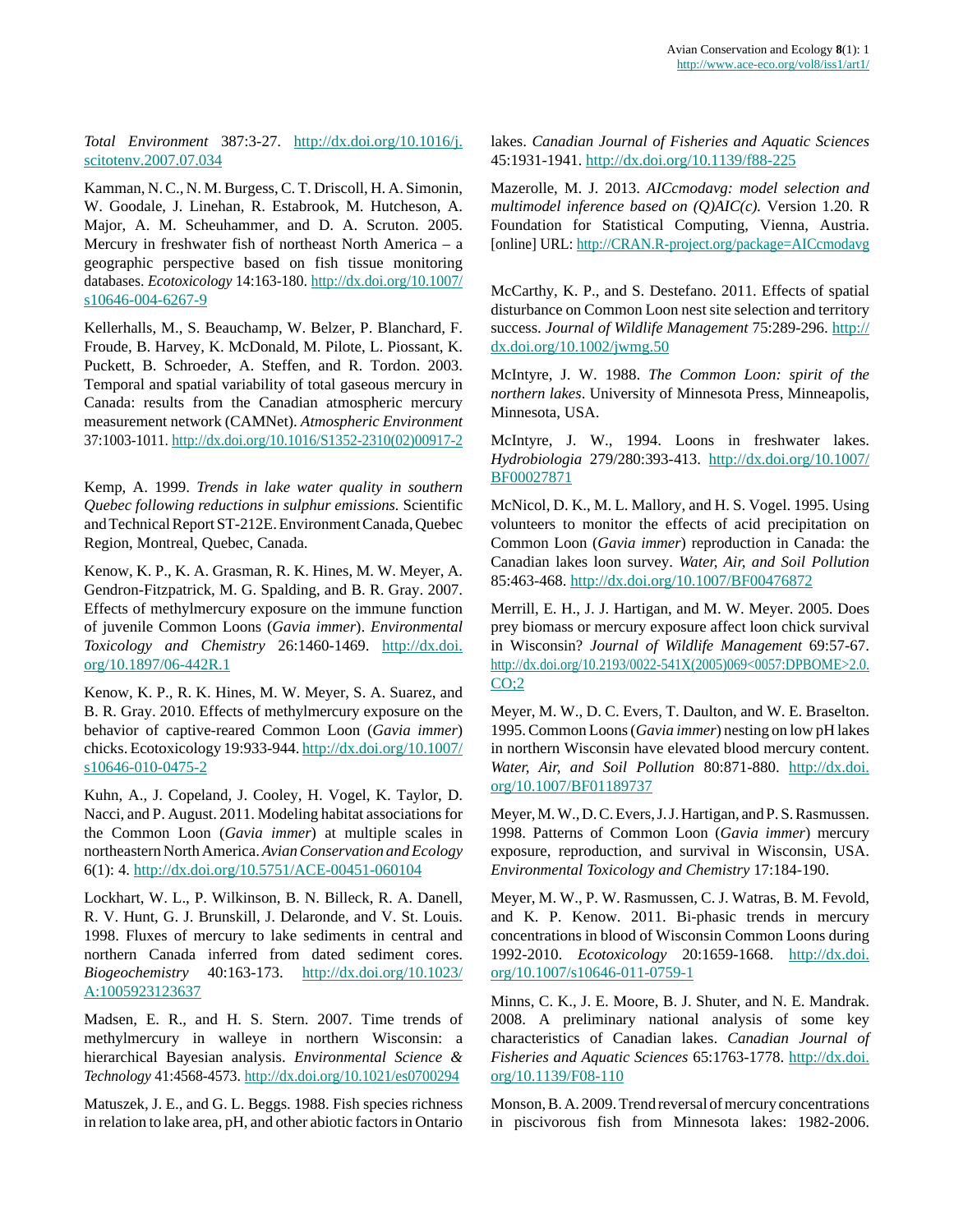*Environmental Science & Technology* 43:1750-1755. [http://](http://dx.doi.org/10.1021/es8027378) [dx.doi.org/10.1021/es8027378](http://dx.doi.org/10.1021/es8027378)

Morrison, H. A., editor. 2004. *2004 Canadian acid deposition science assessment: summary of key results*. Environment Canada, Gatineau, Quebec, Canada.

Nocera, J. J., and P. D. Taylor. 1998. In situ behavioral response of Common Loons associated with elevated mercury (Hg) exposure. *Conservation Ecology* 2(2): 10. [online] URL: <http://www.ecologyandsociety.org/vol2/iss2/art10/>

Parker, K. E. 1988. Common Loon reproduction and chick feeding on acidified lakes in the Adirondack Park, New York. *Canadian Journal of Zoology* 66:804-810. [http://dx.doi.](http://dx.doi.org/10.1139/z88-119) [org/10.1139/z88-119](http://dx.doi.org/10.1139/z88-119)

Perry, E., S. A. Norton, N. C. Kamman, P. M. Lorey, and C. T. Driscoll. 2005. Deconstruction of historic mercury accumulation in lake sediments, northeastern United States. *Ecotoxicology* 14:85-99. <http://dx.doi.org/10.1007/s10646-004-6261-2>

Piper, W. H., J. S. Grear, and M. W. Meyer. 2012. Juvenile survival in Common Loons *Gavia immer*: effects of natal lake size and pH. *Journal of Avian Biology* 43:280-288. [http://dx.](http://dx.doi.org/10.1111/j.1600-048X.2012.05633.x) [doi.org/10.1111/j.1600-048X.2012.05633.x](http://dx.doi.org/10.1111/j.1600-048X.2012.05633.x)

Pirrone, N., S. Cinnirella, X. Feng, R. B. Finkleman, H. R. Friedli, J. Leaner, R. Mason, A. B. Mukherjee, G. B. Stracher, D. G. Streets, and K. Telmer. 2010. Global mercury emissions to the atmosphere from anthropogenic and natural sources. *Atmospheric Chemistry and Physics* 10:5951-5964. [http://dx.](http://dx.doi.org/10.5194/acp-10-5951-2010) [doi.org/10.5194/acp-10-5951-2010](http://dx.doi.org/10.5194/acp-10-5951-2010)

Pokras, M. A., and R. Chafel. 1992. Lead toxicosis from lead fishing sinkers in adult Common Loons (*Gavia immer*) in New England. *Journal of Zoo and Wildlife Medicine* 23:92-97.

R Development Core Team. 2011. *R: A language and environment for statistical computing*. R Foundation for Statistical Computing, Vienna, Austria. ISBN 3-900051-07-0. [online] URL: [http://www.R-project.org/](http://www.r-project.org/)

Rago, P. J., and J. G. Wiener. 1986. Does pH affect fish species richness when lake area is considered? *Transactions of the American Fisheries Society* 115:438-447. [http://dx.doi.](http://dx.doi.org/10.1577/1548-8659(1986)115<438:DPAFSR>2.0.CO;2) [org/10.1577/1548-8659\(1986\)115<438:DPAFSR>2.0.CO;2](http://dx.doi.org/10.1577/1548-8659(1986)115<438:DPAFSR>2.0.CO;2)

Ramlal, P. S., C. A. Kelly, J. W. M. Rudd, and A. Furutani. 1993. Sites of methyl mercury production in remote Canadian Shield. *Canadian Journal of Fisheries and Aquatic Sciences* 50:972-979.<http://dx.doi.org/10.1139/f93-112>

Rasmussen, P. W., C. S. Schrank, and P. A. Campfield. 2007. Temporal trends of mercury concentrations in Wisconsin walleye (*Sander vitreus*), 1982–2005. *Ecotoxicology* 16:541-550.<http://dx.doi.org/10.1007/s10646-007-0160-2>

Ream, C. H. 1976. Loon productivity, human disturbance, and pesticide residues in northern Minnesota. *Wilson Bulletin* 88:427-432.

Sauer, J. R., J. E. Hines, J. E. Fallon, K. L. Pardieck, D. J. Ziolkowski Jr., and W. A. Link. 2011. *The North American breeding bird survey, Rresults and analysis 1966 - 2010*. Version 12.07.2011. U.S. Geological Survey Patuxent Wildlife Research Center, Laurel, Maryland, USA. [online] URL:<http://www.mbr-pwrc.usgs.gov/bbs/bbs.html>

Scheuhammer, A. M., and P. J. Blancher. 1994. Potential risk to Common Loons (*Gavia immer*) from methylmercury exposure in acidified lakes. *Hydrobiologia* 279/280:445-455. <http://dx.doi.org/10.1007/BF00027876>

Scheuhammer, A. M., M. W. Meyer, M. B. Sandheinrich, and M. W. Murray. 2007. Effects of environmental methylmercury on the health of wild birds, mammals, and fish. *AMBIO: A Journal of the Human Environment* 36:12-19. [http://dx.doi.](http://dx.doi.org/10.1579/0044-7447(2007)36[12:EOEMOT]2.0.CO;2) [org/10.1579/0044-7447\(2007\)36\[12:EOEMOT\]2.0.CO;2](http://dx.doi.org/10.1579/0044-7447(2007)36[12:EOEMOT]2.0.CO;2)

Schindler, D. W., 1988. Effects of acid rain on freshwater ecosystems. *Science* 239:149-157. [http://dx.doi.org/10.1126/](http://dx.doi.org/10.1126/science.239.4836.149) [science.239.4836.149](http://dx.doi.org/10.1126/science.239.4836.149)

Schroeder, W. H., and J. Munthe. 1998. Atmospheric mercury —an overview. *Atmospheric Environment* 32:809-822. [http://](http://dx.doi.org/10.1016/S1352-2310(97)00293-8) [dx.doi.org/10.1016/S1352-2310\(97\)00293-8](http://dx.doi.org/10.1016/S1352-2310(97)00293-8)

Seewagen, C. L. 2010. Threats of environmental mercury to birds: knowledge gaps and priorities for future research. *Bird Conservation International* 20:112-123. [http://dx.doi.](http://dx.doi.org/10.1017/S095927090999030X) [org/10.1017/S095927090999030X](http://dx.doi.org/10.1017/S095927090999030X)

Shin, E.-B., and P. A. Krenkel. 1976. Mercury uptake by fish and biomethylation mechanisms. *Journal (Water Pollution Control Federation)* 48:473-501.

Sigler, J. M., X. Lee, and W. Munger. 2003. Emissions and long-range transport of gaseous mercury from a large-scale Canadian boreal forest fire. *Environmental Science & Technology* 37:4343-4347. <http://dx.doi.org/10.1021/es026401r>

Smith, C. M., and L. J. Trip. 2005. Mercury policy and science in northeastern North America: the mercury action plan of the New England governors and eastern Canadian premiers. *Ecotoxicology* 14:19-35. [http://dx.doi.org/10.1007/s10646-004-6257](http://dx.doi.org/10.1007/s10646-004-6257-y) [y](http://dx.doi.org/10.1007/s10646-004-6257-y)

Stocks, B. J., M. A. Fosberg, T. J. Lynham, L. Mearns, B. M. Wotton, Q. Yang, J.-Z. Jin, K. Lawrence, G. R. Hartley, J. A. Mason, and D. W. McKenney. 1998. Climate change and forest fire potential in Russian and Canadian boreal forests. *Climate Change* 38:1-13. <http://dx.doi.org/10.1023/A:1005306001055>

Strong, P. I. V. 1990. Suitability of the Common Loon as an indicator species. *Wildlife Society Bulletin* 18:257-261.

Strong, P. I. V., and J. A. Bissonette. 1989. Feeding and chickrearing areas of Common Loons. *Journal of Wildlife Management* 53:72-76. <http://dx.doi.org/10.2307/3801308>

Tabachnick, B. G., and L. S. Fidell. 1996. *Using multivariate statistics.* Third edition. California State University, Northridge, California, USA.